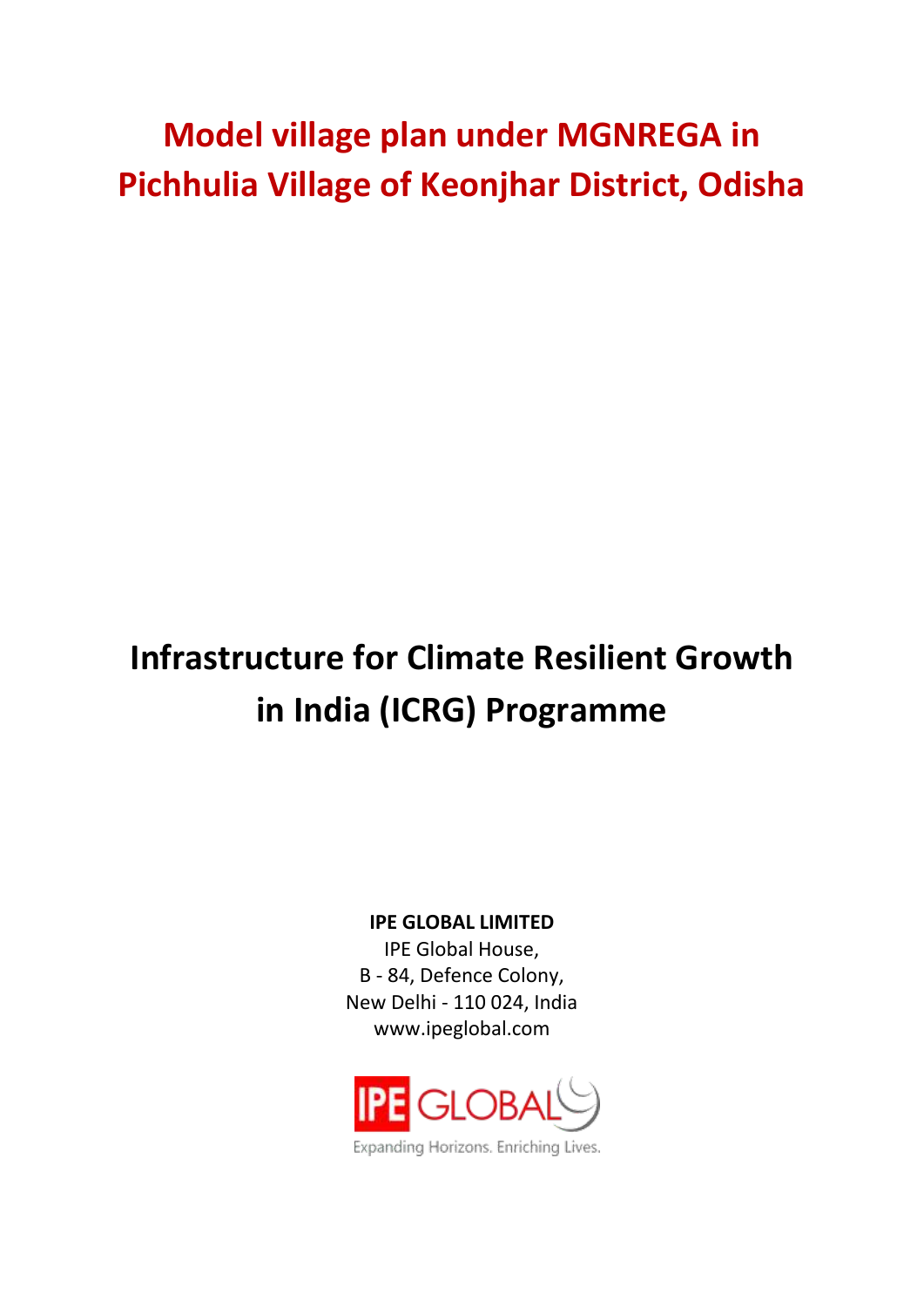## **Table of Contents**

| 1.   |                                                                    |
|------|--------------------------------------------------------------------|
| 1.1. |                                                                    |
| 1.2. |                                                                    |
| 1.3. |                                                                    |
| 2.   |                                                                    |
| 2.1. |                                                                    |
| 2.2. |                                                                    |
| 2.3. |                                                                    |
| 2.4. |                                                                    |
| 2.5. |                                                                    |
| 2.6. |                                                                    |
| 3.   |                                                                    |
| 3.1. |                                                                    |
| 3.2. |                                                                    |
| 3.3. |                                                                    |
| 3.4. |                                                                    |
| 3.5. |                                                                    |
| 3.6. |                                                                    |
| 3.7. | Labour Availability Analysis and phasing of proposed NRM works  20 |
| 4.   |                                                                    |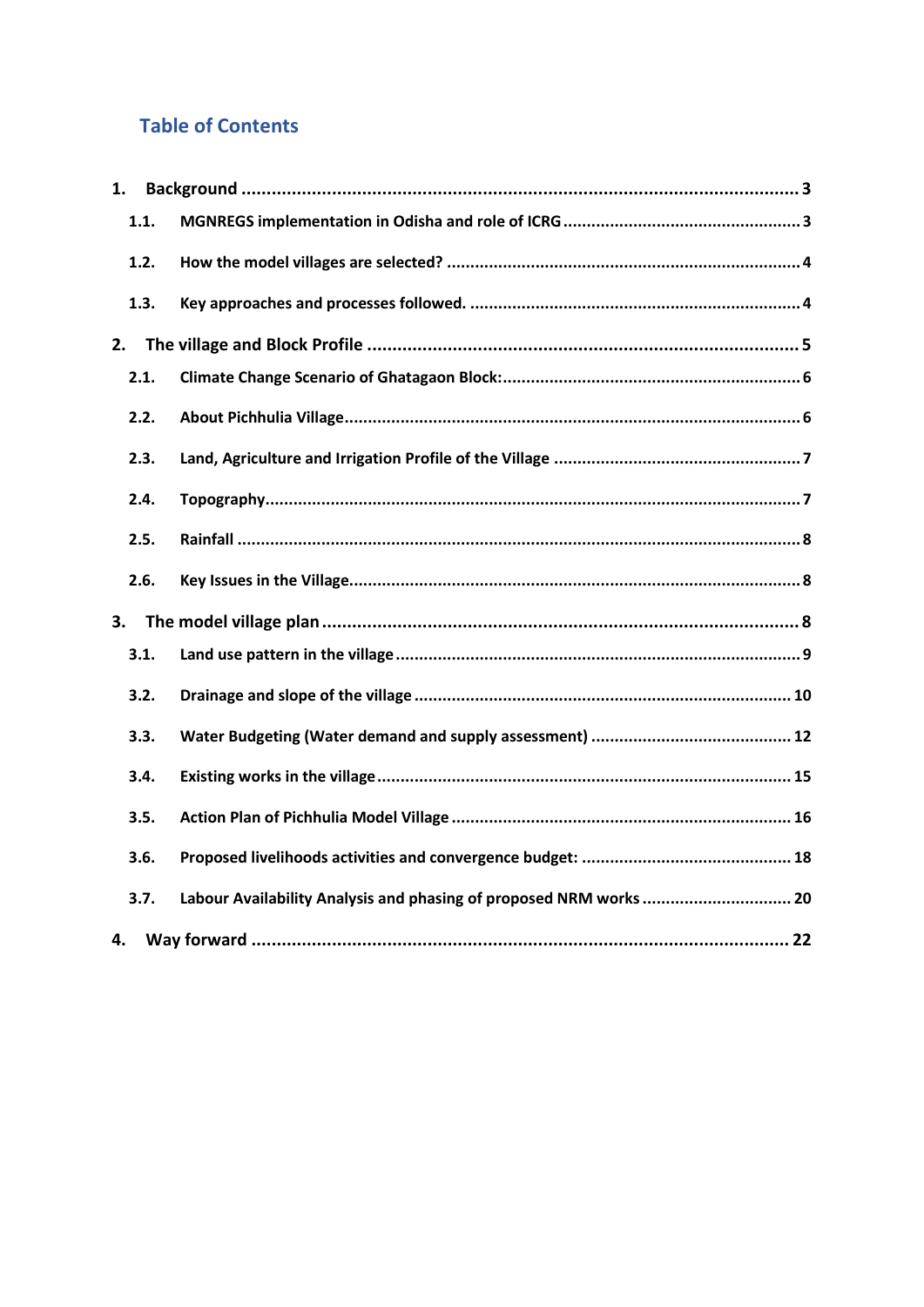### 1. Background

<span id="page-2-0"></span>Agriculture in Odisha is the mainstay of majority of the populace and thus, holds the key to socioeconomic development of the State. The State has cultivated area of 61.80 lakh hectares out of which 29.14 lakh hectares is high land, 17.55 lakh hectares medium land and 15.11 lakh hectares low land. The State is broadly divided in to 4 Physiographic zones those are further subdivided into 10 agroclimatic zones. Further, about 4 lakh hectares is exposed to saline inundation, 3.54 lakh hectares to flooding and 0.75 lakh hectares to water-logging, particularly in the deltaic areas. With more than 2/3rd of crops grown rainfed, a good harvest is much dependent on a favourable monsoon.

The climate of the state is tropical, characterised by high temperature, high humidity, medium to high rainfall and short and mild winters. The normal rainfall of the State is 1451.2 mm. The actual rainfall received, vary from district to district. About 84% of rainfall is received during the period from June to September. Even though the quantum of rainfall is quite high, its distribution during the monsoon period is highly uneven and erratic. As a result, flood, drought and cyclone visit regularly with varying intensity. The frequent occurrence of these natural calamities badly affects the production of kharif rice, the major crop of the State. Similarly, in drought years, there is considerable loss in production of pulses and oilseeds both during kharif and rabi(Source: Drought Management plan of Odisha 2015, Deptt. Of Agriculture, Govt. of Odisha)

| <b>Progress parameters</b>    | FY 2018-2019 | FY 2017-2018 | FY 2016-2017 | FY 2015-2016 |
|-------------------------------|--------------|--------------|--------------|--------------|
| Approved<br>Labour            | 950          | 900          | 800          | 760.06       |
| Budget[In Lakhs]              |              |              |              |              |
| Persondays Generated so       | 611.5        | 922.17       | 774.48       | 894.46       |
| far[In Lakhs]                 |              |              |              |              |
| Women Persondays out of       | 42.1         | 41.86        | 39.82        | 38.02        |
| Total (%)                     |              |              |              |              |
| of<br>days<br>Average         | 33.09        | 39.98        | 38.09        | 44.78        |
| employment provided per       |              |              |              |              |
| Household                     |              |              |              |              |
| Differently abled persons     | 7262         | 9329         | 6303         | 5586         |
| worked                        |              |              |              |              |
| %<br>of<br>Expenditure<br>on. | 64.53        | 71.34        | 65.92        | 52.29        |
| Agriculture & Agriculture     |              |              |              |              |
| <b>Allied Works</b>           |              |              |              |              |
| Total Exp(Rs. in Lakhs.)      | 1,63,694.67  | 2,50,479.89  | 2,13,572.78  | 2,05,148.18  |

#### 1.1. MGNREGS implementation in Odisha and role of ICRG

<span id="page-2-1"></span>In a state like Odisha, effective implementation of MGNREGS is the key to balance the degraded ecosystem in the rural areas and enhance the livelihoods security of rural population.

The state has been able to spend about Rs 2500 crore for creating persondays of about 922 lakh as of last financial year. The %age of expenditure in agriculture and allied activities has been increasing and it was 71% in last FY. Differently abled people are also getting more and more engagement under the scheme.

Infrastructure for Climate Resilient Growth Programme (ICRG) is being implemented in 35 Blocks of 5 districts of Odisha (Mayurbhanj, Keonjhar, Balangir, Kalahandi and Nuapada). Later on 11 more Blocks and one new district (Bargarh) have been added in the programme. Demonstration of Climate Resilient Works (CRWs) through integrated approach is the key focus under ICRG in Odisha. The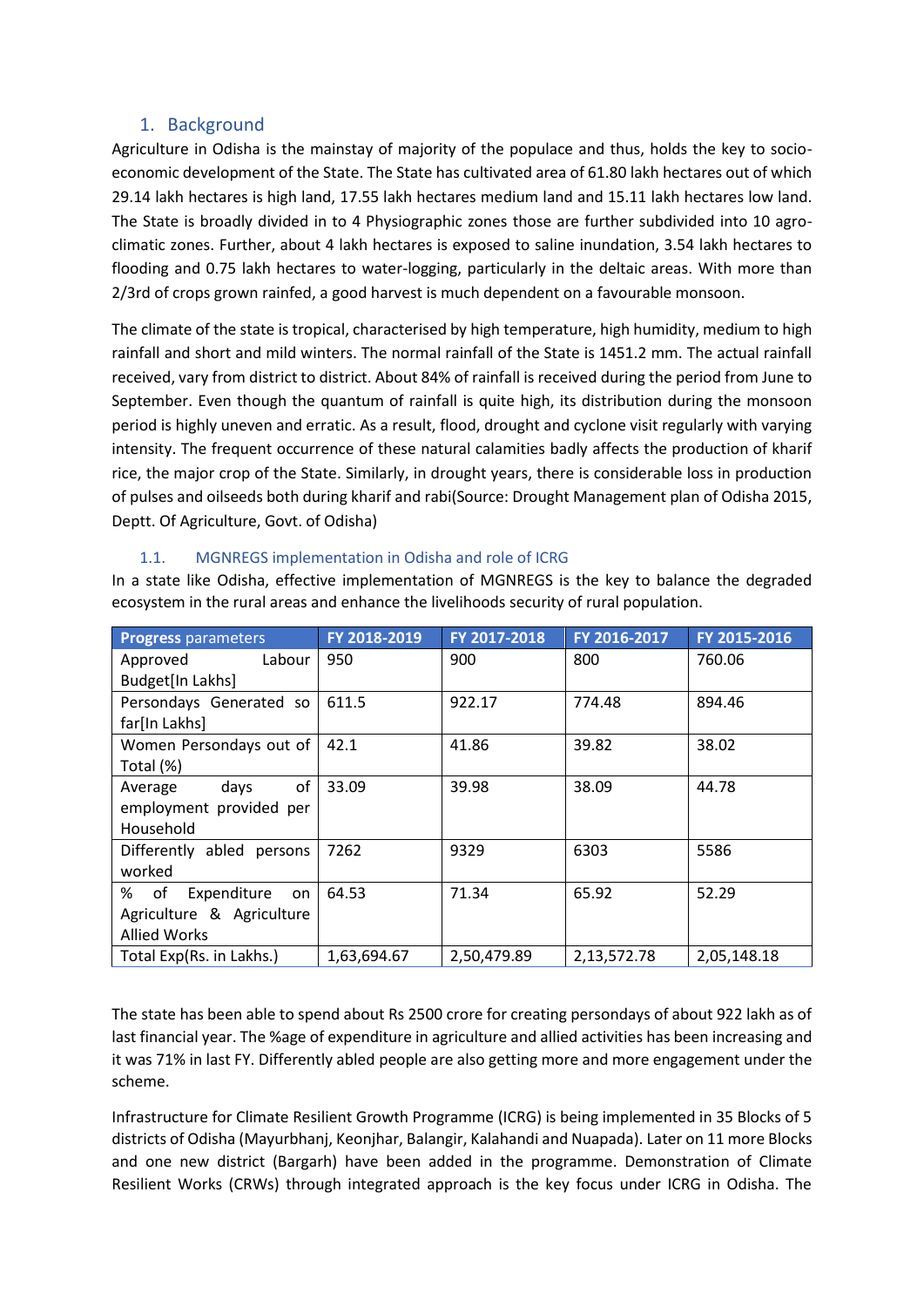programme builds the capacity of administrative and technical staff at different level to take up climate change specific plans under MGNREGS and incorporate the climate resilient designs in the MGNREGS works. While demonstrating the CRWs leveraging resource from other schemes and programmes is also the priority for the programme.

## 1.2. How the model villages are selected?

<span id="page-3-0"></span>The Model Village Plan has been prepared based on net planning approach to saturate MGNREGA works in the village taking consideration of water availability (both supply and demand), historical rainfall pattern and future projection.. At the pilot stage, 2 villages are taken to make them model villages(one in Keonjhar and the other in Balangir district). The idea is to saturate the MGNREGS works in the villages so that maximum resource can be effectively utilised. Following criteria have been followed for selection process of Model Villages.

- **Vibrant Gram Panchayats–** Because of the financial and functional strength of a Panchayat is extremely useful in preparing need based plans, executing the plans in a time-bound manner, vibrant and strong GPs are considered for showcasing results. The governance system of the GPs and the capacity of PRIs were studied in detail for selecting the GPs.
- **Potential for piloting new initiatives –** Introducing innovations are the key for demonstrating the impact for which the GP has to offer avenues for experimenting with new initiatives. Hence it is important that the GP officials and the institution leaders must be in a position to move out of their comfort zone and accept the concept of change while introducing innovations.
- **MGNREGS Potential in the GP-** Because MGNREGS is the platform for implementing ICRG and the base for leveraging resources from other schemes for synergy, it must be effectively implemented in the GP. Right kind of plan, timely execution of works, proper monitoring system in place, active role of PRIs, need based works in place are some of the parameters taken up to ensure effective implementation of MGNREGS in the GP.
- **High potential GP-** The GP must come under the high potential category meaning that the scope of fund absorption must be very high from different schemes, presence of diverse groups, availability of natural resources and focus of the local administration. This must invite implementation of schemes like, ITDA, WADI, NRLM, PMKSY, IWMP etc.
- **Presence of historically marginalized groups-** Across the State the poor access of vulnerable groups to MGNREGS and other flagship schemes has been an issue. At the same time climate change projection reports that these groups are likely to be highly impacted by climate change in future. Hence their presence in the GPs are considered as well for selection.
- **Geographical coverage-** While selecting the GPs the sensitivity of the blocks and panchayats to climatic change was considered based on the climate modelling study report, Vulnerability assessment reports etc. Hilly and plain terrains were also taken into consideration for selection of GPs/villages.

## 1.3. Key approaches and processes followed.

<span id="page-3-1"></span>The model village plan was prepared through participatory and technical approach involving all sections of the village, Gram Panchayat Sarpanch, Gram Rojgar Sevak (GRS) , PRI member, Village Mate, Women SHG leaders etc. Following key processes were followed for preparing the model village plans.

• Household level Baseline Data Collection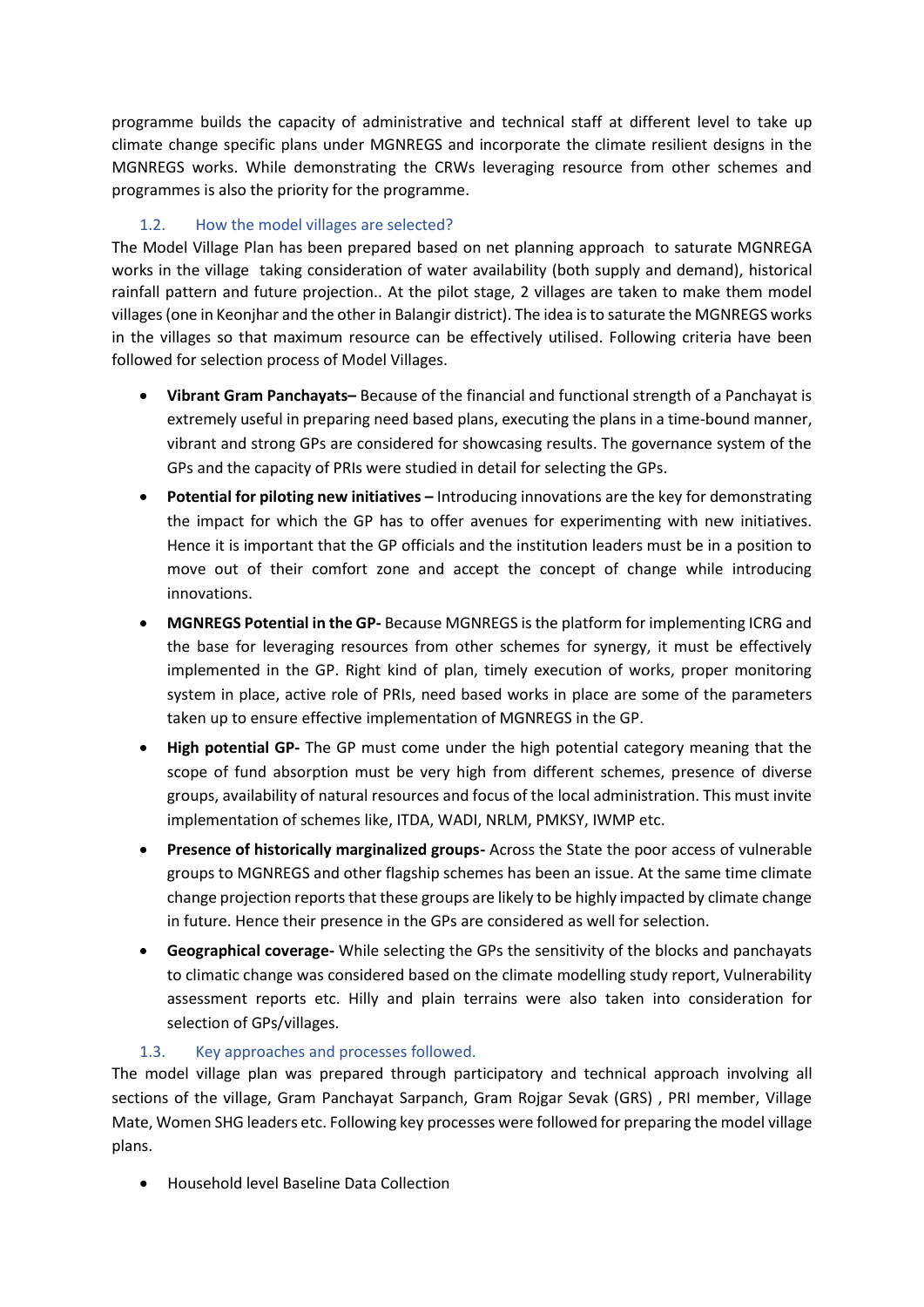- Collection of Cadastral Map from Tehsil Office
- RoR download from Bhunaksha Portal
- Social Mapping with Villagers to understand the village scenario
- Focused Group Discussion (FGD) on various issues related to MGNREGA Assets and Potential NRM Works, Drought Occurrence, Agriculture Productivity, Cropping Pattern, Migration, Livelihoods of Vulnerable Communities, Livestock, Irrigation and Ground Water Status, Women Institutions (SHGs), Drinking Water etc.
- Identification and Mapping of Existing Assets, Forest cover and Pasture land
- Transact walk to various patches, assets, Water Harvesting Structures, Barren land etc. to understand the existing water table and availability , soil texture , cropping pattern
- Identification of NRM works proposed, Plot Numbers, Beneficiary and marking in the treatment map with different intervention icons.
- Plot wise Planning of NRM and Livelihood Assets (Community and Individual Assets) with various categories of Households under MGNREGA and other schemes.
- Preparation of Agriculture based livelihood interventions integrating the Water structures (Existing and Proposed) for doubling income of farmers with innovation on agriculture.
- Preparation of Off-farm livelihood plan with the poorest communities for enhancing their income.
- Analysis of MGNREGS offtake in the village and GP
- Preparation of Present and Proposed Treatment Map with plot wise planning.
- Water Budgeting (Measurement in existing water bodies, capacity calculation for current and future water bodies, present water supply and water demand and future requirements)
- Preparation of broad prospective Action Plan on saturation approach under MGNREGA and Budgeting of activities /works .
- Sharing, vetting and approval of action plan with the village communities

## <span id="page-4-0"></span>2. The village and Block Profile

Ghatagaon is one of the 13 blocks of Keonjhar district. The block has 26-gram panchayats, 142 villages and a total of 26,882 households. The total geographical area of the block is 740 q.km. out of which the net sown area in the block is 0.26 %, 49.39 % forest area and 7.03 % net irrigated area. According to 2011 census, the total population of the block is 1,18,307 out of which the average percentage of SC population is 5.6% and ST population is 64.8%. The percentage of vulnerability households of this block is 72.6 % which includes women headed households, differently able, other PVTG groups, small marginal farmers and migrants.

Ghatagaon has 26-gram panchayats, 142 villages and a total of 26,882 households. According to 2011 census, the total population of the block is 1,18,307 out of which the average percentage of SC population is 5.6% and ST population is 64.8%. The percentage of vulnerability households of this block is 72.6 % which includes women headed households, differently able, other PVTG groups, small marginal farmers and migration.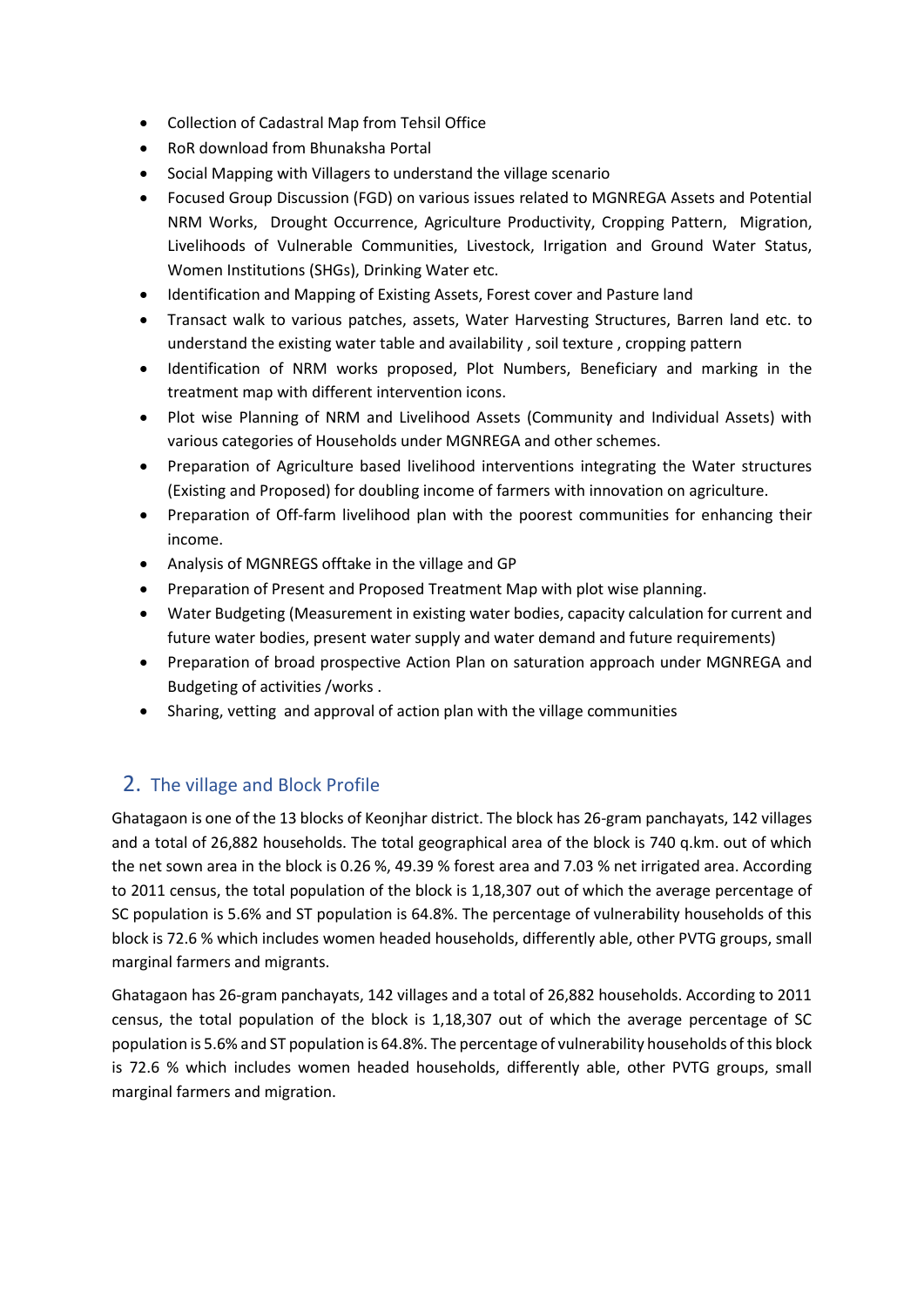## 2.1. Climate Change Scenario of Ghatagaon Block:

<span id="page-5-0"></span>A study undertaken by Indian Institute of Science (IISc) Bengaluru under ICRG programme to understand the climate change scenario of the block in 2016 is discussed in the figure 1. Vulnerability Assessment undertaken by Ricardo in ICRG Programme shows that block has low adaptive capacity and climate sensitivity.

| <b>Historical (1984-2014)</b>                        |                 |
|------------------------------------------------------|-----------------|
| Historical mean maximum temperature                  | $36^{\circ}$ C  |
| Highest temperature recorded                         | $43^{\circ}$ C  |
| Change in mean maximum temperature                   | $0.7^{\circ}$ C |
| Mean JJAS rainfall in mm                             | 1183            |
| Coefficient of variation (CV) in %                   | 22.2            |
| Total number of rainy days for 30 years              | 2343            |
| Average number of rainy days/year                    | 78              |
| Number of years with normal sowing rains             | 9               |
| Number of years with abnormal sowing rainfall        | 21              |
| Number of years with mild drought condition          | 12              |
| <b>Projected (2021-2050)</b>                         |                 |
| Change in temperature relative to historical by 2035 | $1^{\circ}$ C   |
| Mean JJAS rainfall in mm                             | 1160            |
| Coefficient of variation (CV) in %                   | 48              |
| Total number of rainy days                           | 2493            |
| Average number of rainy days/year                    | 83              |
| % change in number in rainy days                     | 6               |

Fig. Climate change scenario of Ghatgaon block, Keonjhar, Odisha

## <span id="page-5-1"></span>2.2. About Pichhulia Village

The Badapichhulia GP have two villages with overall vulnerability percentage is 92.37%. This GP has two villages namely Jharbeda and Pichhulia. Both the villages have more than 93% ST/SC percentage. Pichhulia have 320 HHs and 93.08% of ST/SC population.

The people of the Pichhulia village is socially, economically and educationally very backward. Agriculture is the major source of income in this region. In-addition most of the people depend up-on forest products to supplement their agricultural income. But income from forest produces is also decreasing day by day due to destruction of forest and intervention of vested interested group. The

people are farmers by occupation, depending solely on rain water for cultivation. There is no irrigation facility. The rocky and hilly ground doesn't retain water; hence they cultivate only one crop in a year. The life of these people depends on the success or failure of agriculture in each year. Farmers totally depend on monsoon, as they have no source of irrigation. However large parts of the region are hilly with varying degree of slops due to which drain off is quit rapid. Monsoon failures make farming community more vulnerable. Rainfall is highly erratic. Heavy downpour is often followed by long dry spells. Consequently, farmers are frequently hunted by the failure of crop failure even as the overall rainfall may be normal. Undulating terrain, high rainfall and poor land and water management has resulted in large-scale soil erosion resulting in declining farm productivity, especially on the uplands, which are increasingly being cultivated to meet food needs of a growing population. As a result there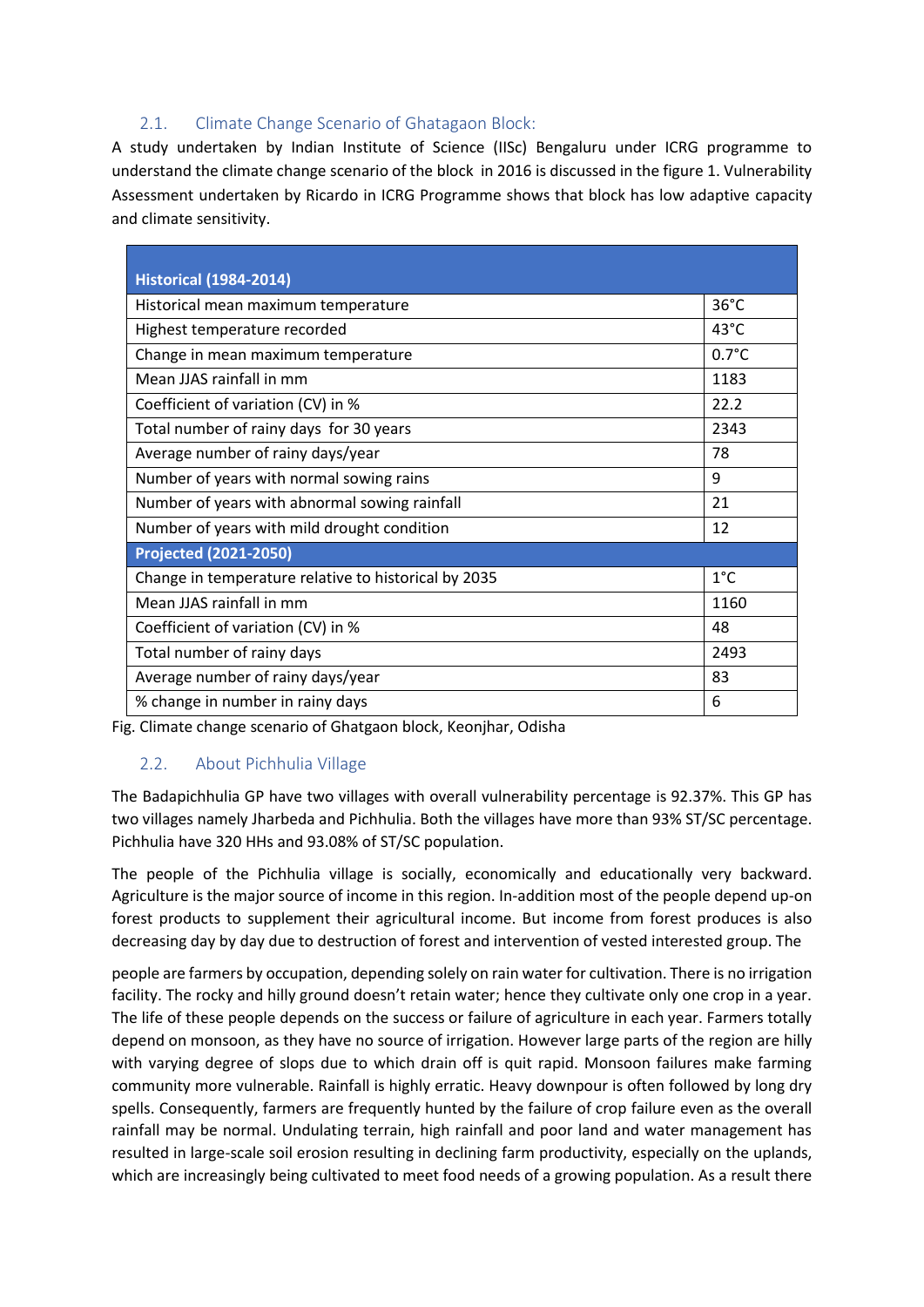has been an increase in the number of people giving up cultivation and opting for casual labour or work outside. Thus, what is needed is to access to sustainable practices through climate resilient works to assist them to come out from the poverty cycle.

| <b>Details of Pichhulia village</b> |                                          |      |  |  |
|-------------------------------------|------------------------------------------|------|--|--|
| 01.                                 | Total area of the village in ha          | 762  |  |  |
| 02.                                 | <b>Total Families</b>                    | 320  |  |  |
| 03.                                 | <b>ST Families</b>                       | 313  |  |  |
| 04.                                 | <b>OBC Families</b>                      | 07   |  |  |
| 05.                                 | Total population                         | 1273 |  |  |
| 06.                                 | <b>Total Male</b>                        | 617  |  |  |
| 07.                                 | <b>Total Female</b>                      | 656  |  |  |
| 08.                                 | Forest Area (Ha)                         | 281  |  |  |
| 09.                                 | Non-Agriculture use (Ha)                 | 97   |  |  |
| 10                                  | Permanent pasture and other grazing (Ha) | 183  |  |  |
| 11                                  | Cultivable wasteland (Ha)                | 1.21 |  |  |
| 12                                  | Current Fallow Land(Ha)                  | 98.7 |  |  |
| 13                                  | Net sown area (in Ha)                    | 101  |  |  |

#### <span id="page-6-0"></span>2.3. Land, Agriculture and Irrigation Profile of the Village

*Figure 1: Details of the village*

| Sl. No | <b>Particulars</b>                       | Total area in Ha |
|--------|------------------------------------------|------------------|
| 01.    | Total area of the village                | 762              |
| 02.    | Net-sown area                            | 101              |
| 03.    | Non-Agriculture use area                 | 97               |
| 04.    | Permanent Pasture and other grazing area | 183              |
| 05.    | Cultivable waste land                    | 1.21             |
| 06.    | Current fallow land                      | 98.7             |
| 07.    | Un-irrigated area                        | 101              |
| 08     | Forest land                              | 281              |

Source: SECC 2011.

#### <span id="page-6-1"></span>2.4. Topography

The village is a highly undulating topography with small to large size hillocks/hills mostly covered with tress and stone blocks. 49% of total geographical area of the village is covered with forest. The elevation differs from 300m to 595m (msl). As there are small and steep hillocks covered with mostly stone blocks alone with good cover of trees and shrubs, there is high to moderate runoff impact in the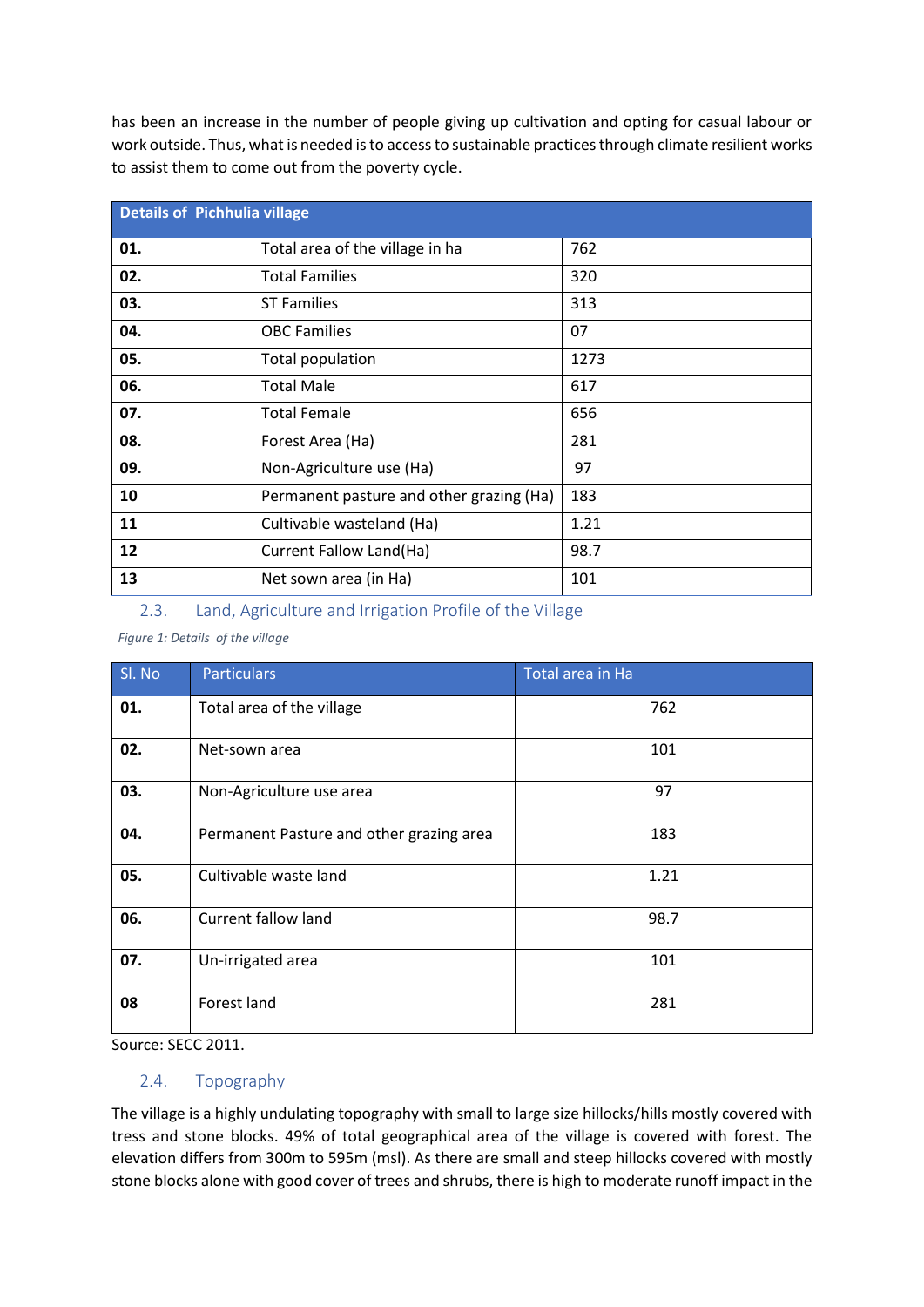cultivated land depending upon the catchment area. Most of the cultivated land situated in the altitude ranges from 300 to 350m msl. As there are huge differences in altitude, there is high to moderate impact of runoff in the cultivable land causing severe to moderate soil erosion seen in some of the upland patches. Most of the runoff water generated in the hills flows through these agricultural lands and hence there is also soil nutrition loss.

## <span id="page-7-0"></span>2.5. Rainfall

The mean rainfall of Ghatagaon block between the month of June to September over a period of 30 years (1984-2014) is 1183 mm and its coefficient variation is 22.3%. According to the 30 years historical data, the highest rainfall (mm) received in a day is 218 mm and the number of years with normal sowing rain pattern is 9-year whereas 21 year it received abrupt and erratic pattern of rainfall. Ghatagaon block has suffered moderate drought in last 30 years but it also suffered extreme drought for 2-3 years. According to the climate model study it is projected that the percentage of change in number of rainy days (2021-2050 years) will be 6 % and the projected coefficient of variation of the rainfall will be 48 for 2021-2050 years.

## 2.6. Key Issues in the Village

<span id="page-7-1"></span>Resource mapping, social mapping and identification of climate vulnerability issues process has been carried out with the support of ICRG team in the village meeting. The key issues of the Villagers are:

- 96% Households are under Poor and Vulnerable Category as per SECC data.
- Moderate runoff intensity due to barren land
- Moderate to severe soil erosion
- Less cultivable land and irrigated land in the village.
- Mild to severe drought during monsoon casing 30% to 50% kharif crop damage (CCVA)
- Low Crop Productivity
- Lack of Assured Irrigation Facilities
- Existing Check dam and Water Bodies to harvest rain water but available water of the water bodies are not utilized for Rabi crop production
- Availability of Barren & Waste Land and opportunity for treatment
- Potential for Vegetable cultivation
- Available of 220 active job cards under MGNREGS in the village.

## <span id="page-7-2"></span>3. The model village plan

ICRG team facilitated preparation of model village action plan in the village with the participation of community, SHGs members, PRIs members and MGNREGS functionaries. Action plan map is one of the important map as from the map we can avail the information plot wise where the structures to be constructed & necessary treatment to be done. At first the boundary of Pichhulia village is identified. Before making the action plan map the villagers are directed to involve in social mapping of their village. They made it by providing all information about the 320HHs of Pichhulia village. They have identified the ST, OBC, Vulnerable HHs like woman headed which is very essential for planning process.

The villagers converted the cadastral map in to resource map indication the up land, low land, medium land, barren land, forest cover, water bodies in to different colours. The villagers are mobilized & identified their individual plot with accuracy & precision and existing resources in their plot. From the Google map using software & merging the plot wise ROR in Google map we get to know about the drainage line & water flow line, barren patch, low land, up land, forest cover etc plot wise &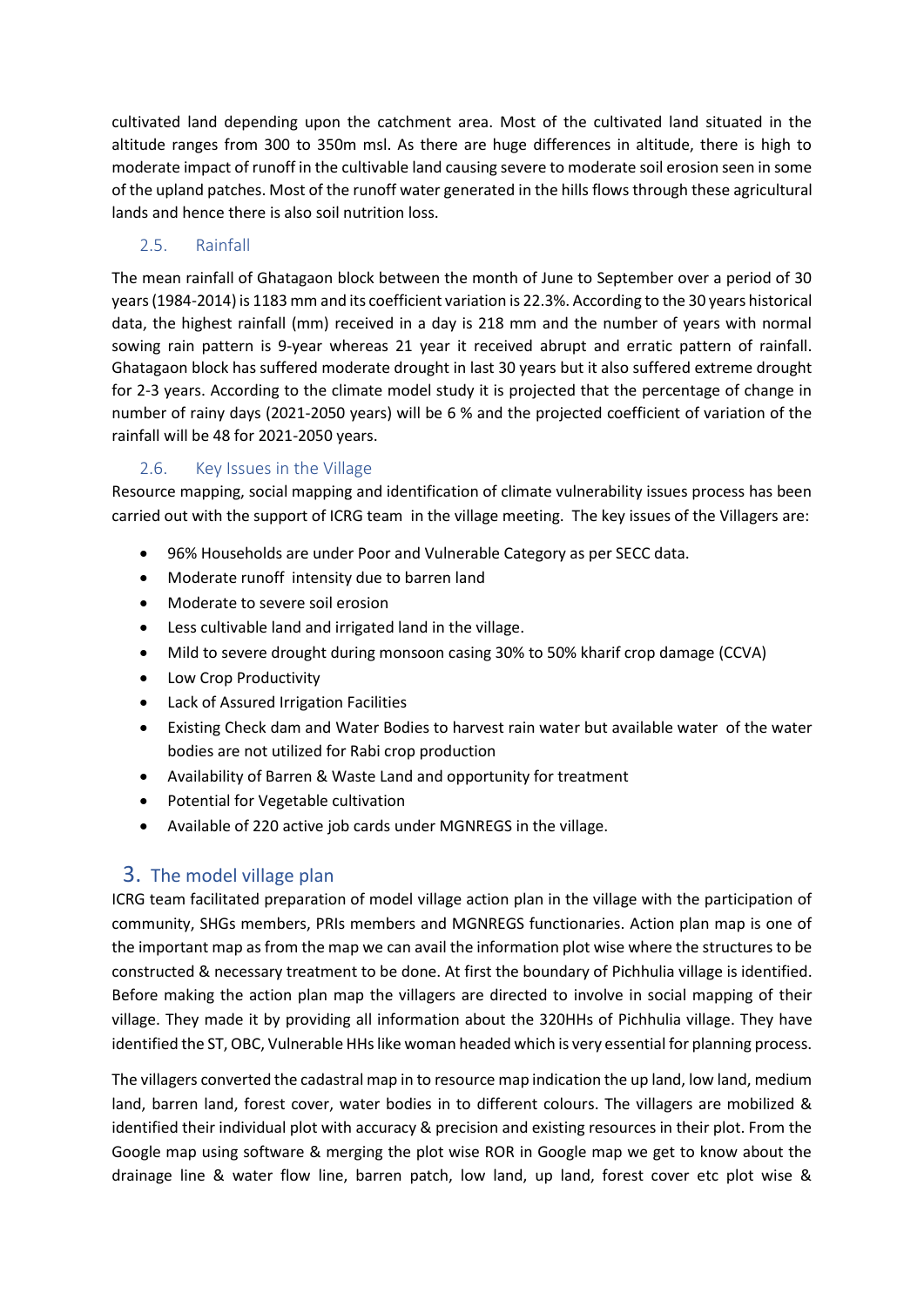beneficiaries wise details in full accuracy. The need & demand of villagers along with the available suitability of location to carry out rain water management works, plantation, primary bund, check dam, farm pond were identified and marked in the cadastral map. Moreover, the cadastral map is converted to action plan map by showing different essential works to be done with different colours in the map.

<span id="page-8-0"></span>

## 3.1. Land use pattern in the village

*Land use map showing details of land types and uses.*

The land use map shows that the village has very less productive land over total geographical area. Though cultivable area looking high comprising of upland, medium land and low land, however only low land area is mostly the productive area. The village also have low altitude forest area and it is almost 36.87% of total area, however the area is reducing now and through MGNREGA, mango plantation were taken in such area to keep balance of green coverage of the village, however from present land use map, it is clear that the forest area is still lower than what it was earlier. The village also have huge non agriculture use area (12.72%), permanent pastu re and other grazing area (24%) and current fallow area of 12.95% as per SECC data, but the present trend shows that most of the land now cover with various crops as per land types, however to increase the productivity most of the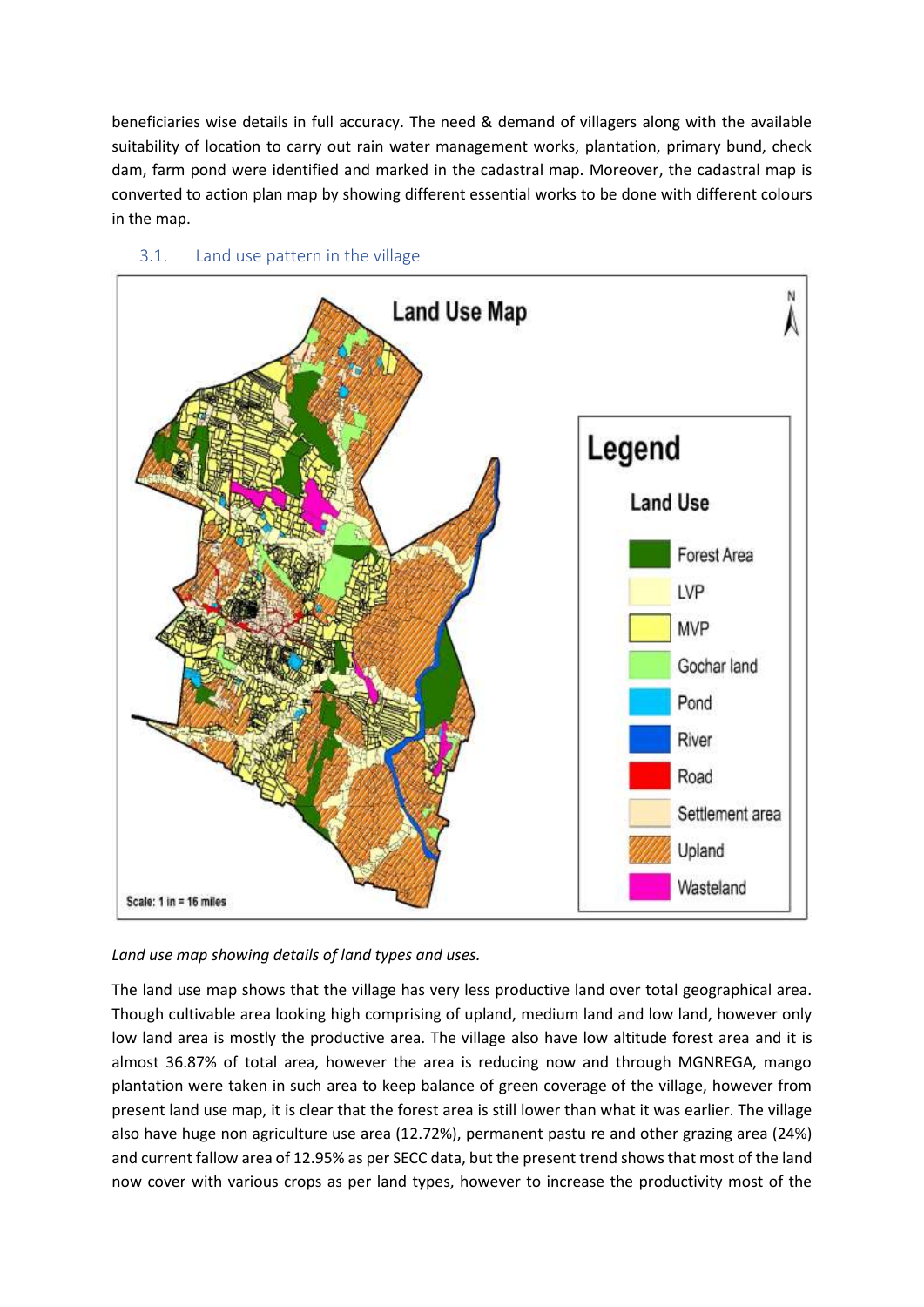upland and medium land need treatment as well as assure irrigation water in Kharif and Rabi. The village also have a stream passes through it east side and have potential to create water infrastructures to irrigate both up and medium land near the stream.



Source: District Statistics Report

## 3.2. Drainage and slope of the village

<span id="page-9-0"></span>The topography of the village is undulating with drainage lines in many directions. The west side of the village get surface runoff from a low altitude hill. The part of east side also gets surface runoff from a low altitude hill. The following drainage and slope maps would able us to have better understanding about the hydrogeology of the village. These maps also would provide us the area those would have possibility to suffer either from floods or droughts in climate change context.

a) Drainage Map

From the drainage map the village mostly drains all its surface runoff water to the stream that passes through the East side of the village through low land paddy plots locally call it "Billa". The drainage pattern divided almost 80% of the village area in to three micro watersheds and rest in to two other micro watersheds those fall in another village. However all these micro watersheds drain the water to the stream passes in the east side of the village. Hence the village have both recharge and discharge zones. Hence treating up and medium land would contribute more subsurface flow to the stream and thus changes is there to stay water for longer period in the stream. This also allow safe disposal of water to the stream during heavy rain and thus less chances of flood and reduction of soil erosion in all three types of land. Water harvesting would be efficient in stream as it would work as discharge zone along with irrigation well in some patches near the stream and lift irrigation systems in the existing check dams and new check dams can drastically increase irrigated area in the village.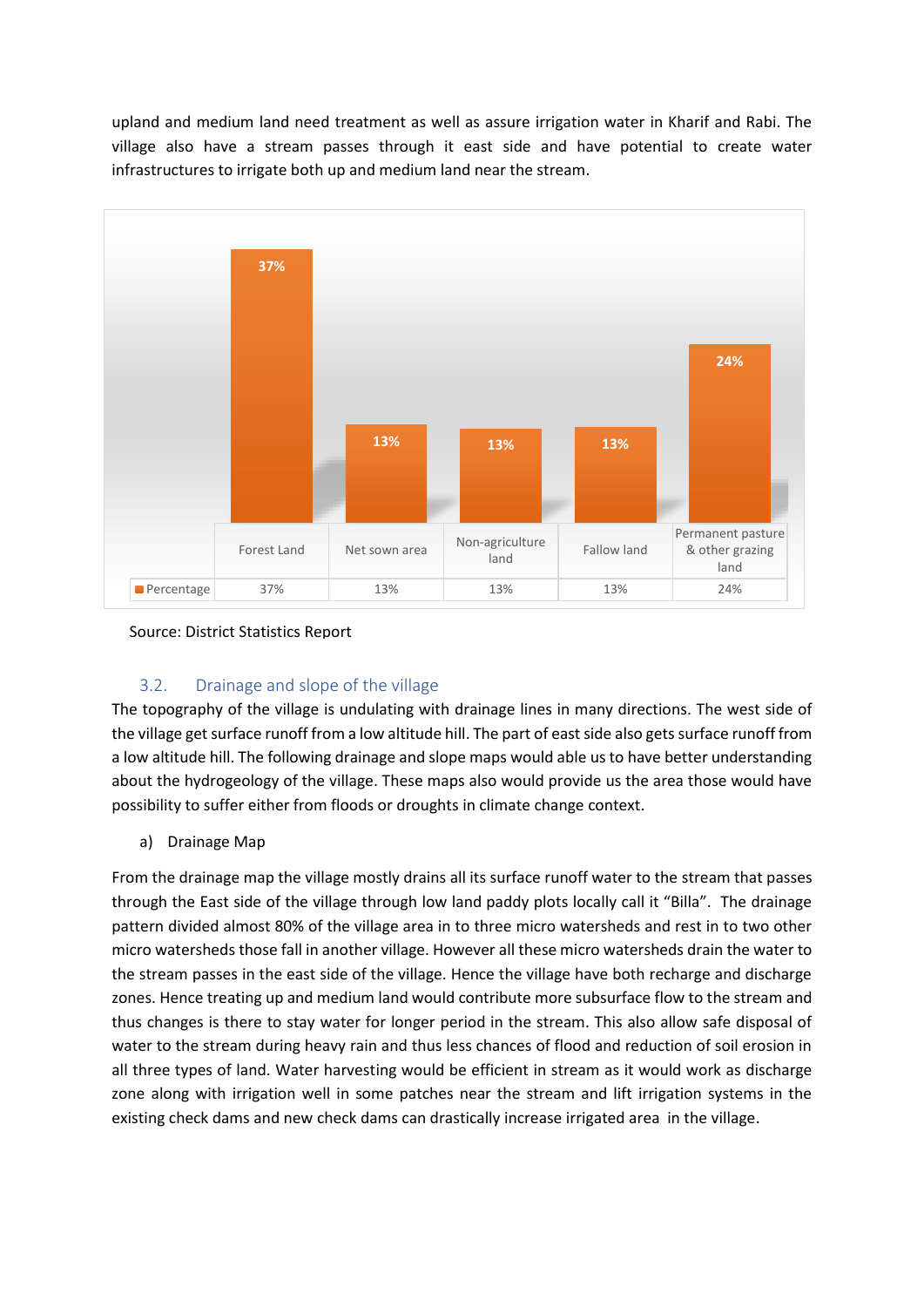

### b) Slope map:

The different patches and land types have different slopes. The village have highest 8% slope in three different locations else most of village area falls in 1 to 3% slope category and those are mostly up and medium land. There are few locations where the slope ranges from 3 to 5% and those are mostly upland. Almost all low land slope ranges from 0 to 1% and thus more vegetation and no soil erosion have been traces in low land area. The habitat area fall in 1-3 % slope. The stream in east side has passes through 0 to 3% slope area. As slope defined the nature of work to be implemented to conserve soil and water, the village has scope of taking up of trenching work in 5 to 8% slope area along with water absorption trench and primary bunds. Similarly earthen bunds, stone bunds are suitable in area where slope ranges from 1-5% and according to slope map the village have highest scope of taking up these activities along with farm ponds in 1-3% slope area. There are already water bodies and those are mostly situated in the adjunct point of medium and low land.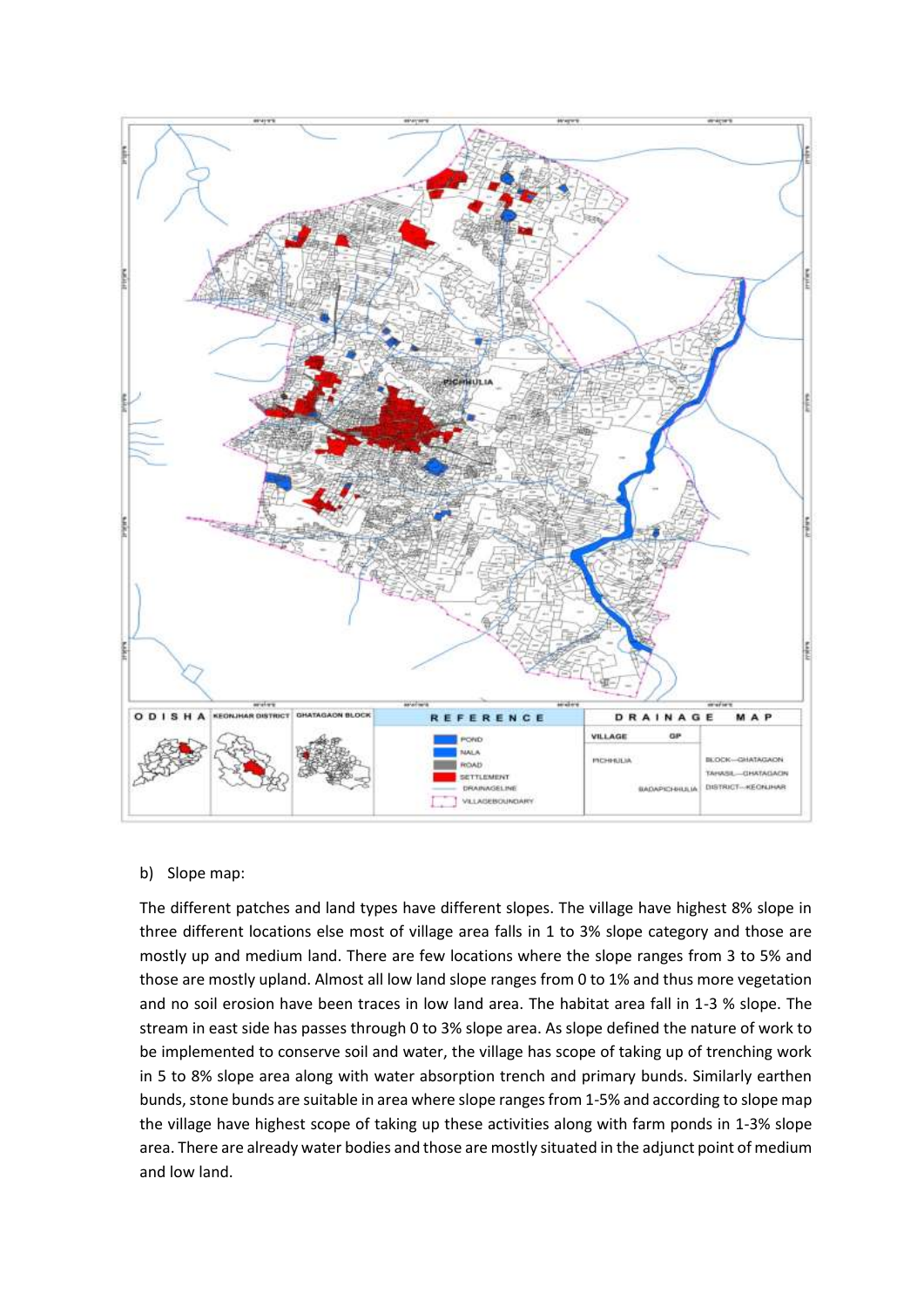

## 3.3. Water Budgeting (Water demand and supply assessment)

<span id="page-11-0"></span>To compute the water demand and supply, water budget calculation template developed during the Saksham training of MGNREGA was used. The major finding of the water budget assessment is represented in the table below.

Total water for agriculture requirement has been calculated as 110.7Ha.m and water for animal and human has been calculated as 3.74 Ha.m. Total water requirement has been calculated as 114.44 Ha.m. The available runoff from the area is 347.3 Ha.m. The water deficiency to address the requirement is 110.3 Ha.m. Based in the available discharge of 343.4 Ha.m, maximum of 257.6 ha-m can be harvested to meet the requirement and it is far more than calculated deficit.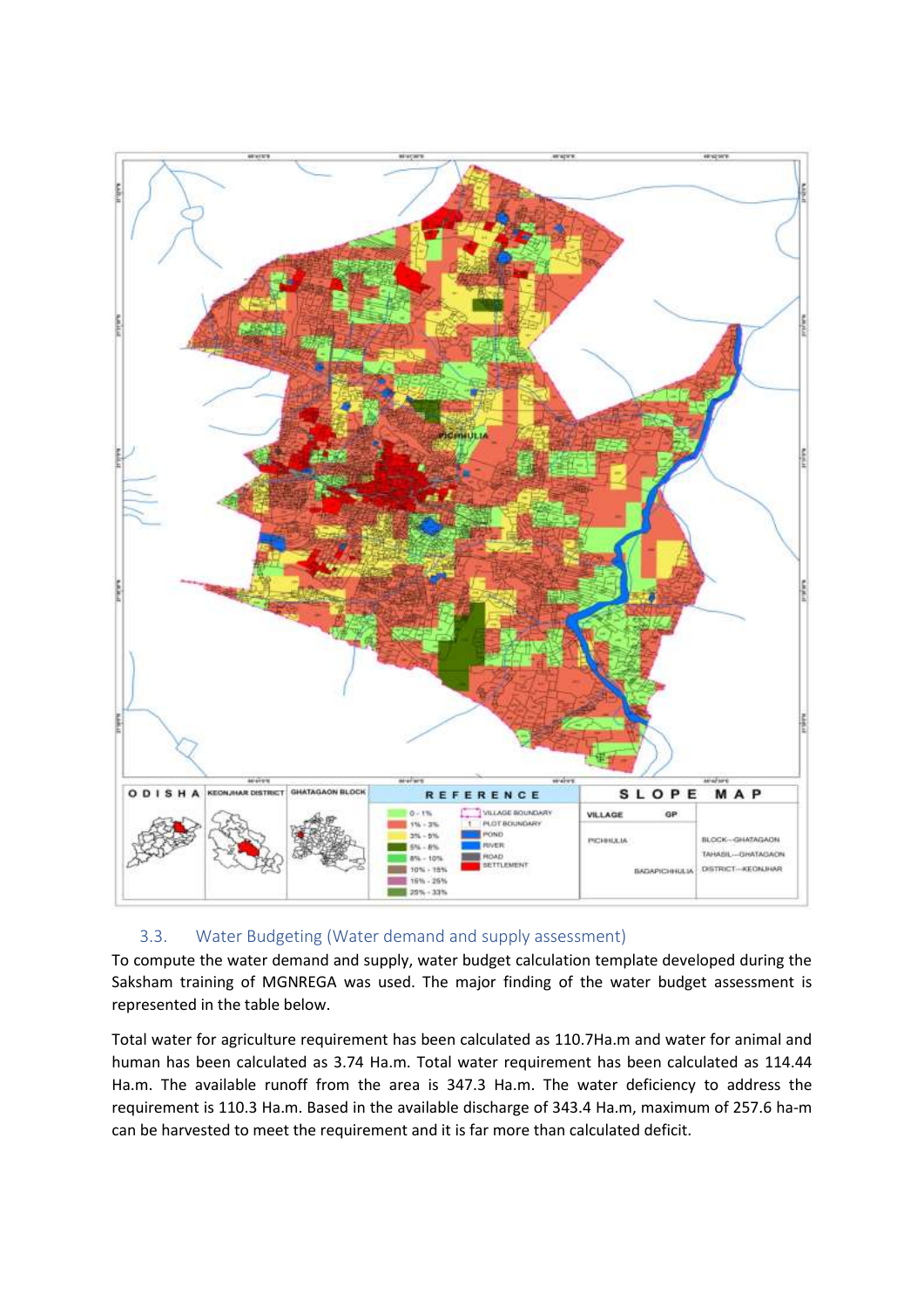| D.1 Drinking Water Requirement               |               |                                                    |                                      |  |  |
|----------------------------------------------|---------------|----------------------------------------------------|--------------------------------------|--|--|
| Description                                  | <b>Number</b> | (Litres)<br><b>Daily</b><br>(source:<br>SAMARTHYA) | Water<br><b>Require</b><br>d (Daily) |  |  |
| Human                                        | 1273          | 45                                                 | 57285                                |  |  |
| <b>Large Ruminant (Animals)</b>              | 1090          | 35                                                 | 38150                                |  |  |
| <b>Small Ruminant</b>                        | 830           | 8                                                  | 6640                                 |  |  |
| <b>Poultry-Birds</b>                         | 1560          | 0.25                                               | 390                                  |  |  |
|                                              | Total         |                                                    | 102465                               |  |  |
| Water Required Annually (Cum) (D10*365/1000) |               | 37399.73                                           |                                      |  |  |
| Water Required Annually (Ha.M)               |               | 3.74                                               |                                      |  |  |

| D.2 Water Requirement for Crops (all seasons) |                   |                 |                            |                                        |                               |                           |
|-----------------------------------------------|-------------------|-----------------|----------------------------|----------------------------------------|-------------------------------|---------------------------|
|                                               | <b>Crop</b>       | Area<br>(Hect.) | required<br>per (Ha-<br>M) | Present Water<br>Requirement<br>(Ha.M) | from<br>Supply<br>groundwater | additional<br>Requirement |
| Kharif                                        | <b>Black Gram</b> | 10              | 0.2                        | 2.0                                    | 0.0                           | 2.0                       |
|                                               | Arhar             | 10.5            | 0.2                        | 2.1                                    | 0.0                           | 2.1                       |
|                                               | Mung              | 6               | 0.2                        | 1.2                                    | 0.0                           | 1.2                       |
|                                               | Paddy             | 106             | 0.9                        | 95.4                                   | 0.0                           | 95.4                      |
| Total                                         |                   | 132.5           | 1.5                        | 100.7                                  | 0.0                           | 100.7                     |
| Rabi                                          | Onion             | $\overline{4}$  | 0.45                       | 1.8                                    | 1.4                           | 0.4                       |
|                                               | Potato            | $\overline{3}$  | 0.6                        | 1.8                                    | 1.4                           | 0.4                       |
|                                               | Garlic            | $\mathbf{1}$    | 0.4                        | 0.4                                    | 0.3                           | 0.1                       |
|                                               | Mustard           |                 | 0.25                       | 0.0                                    | 0.0                           | 0.0                       |
|                                               | Veg               | 10              | 0.6                        | $6.0\,$                                | 4.8                           | 1.2                       |
|                                               | Total             | 18              | 2.3                        | 10.0                                   | 8.0                           | 2.0                       |

| D.3 Details of slope (Source: Land Revenue Department) |                        |              |  |
|--------------------------------------------------------|------------------------|--------------|--|
| Slope                                                  | <b>Topography</b>      | Area<br>(ha) |  |
| $0 - 5%$                                               | Low lands (Farm lands) | 295          |  |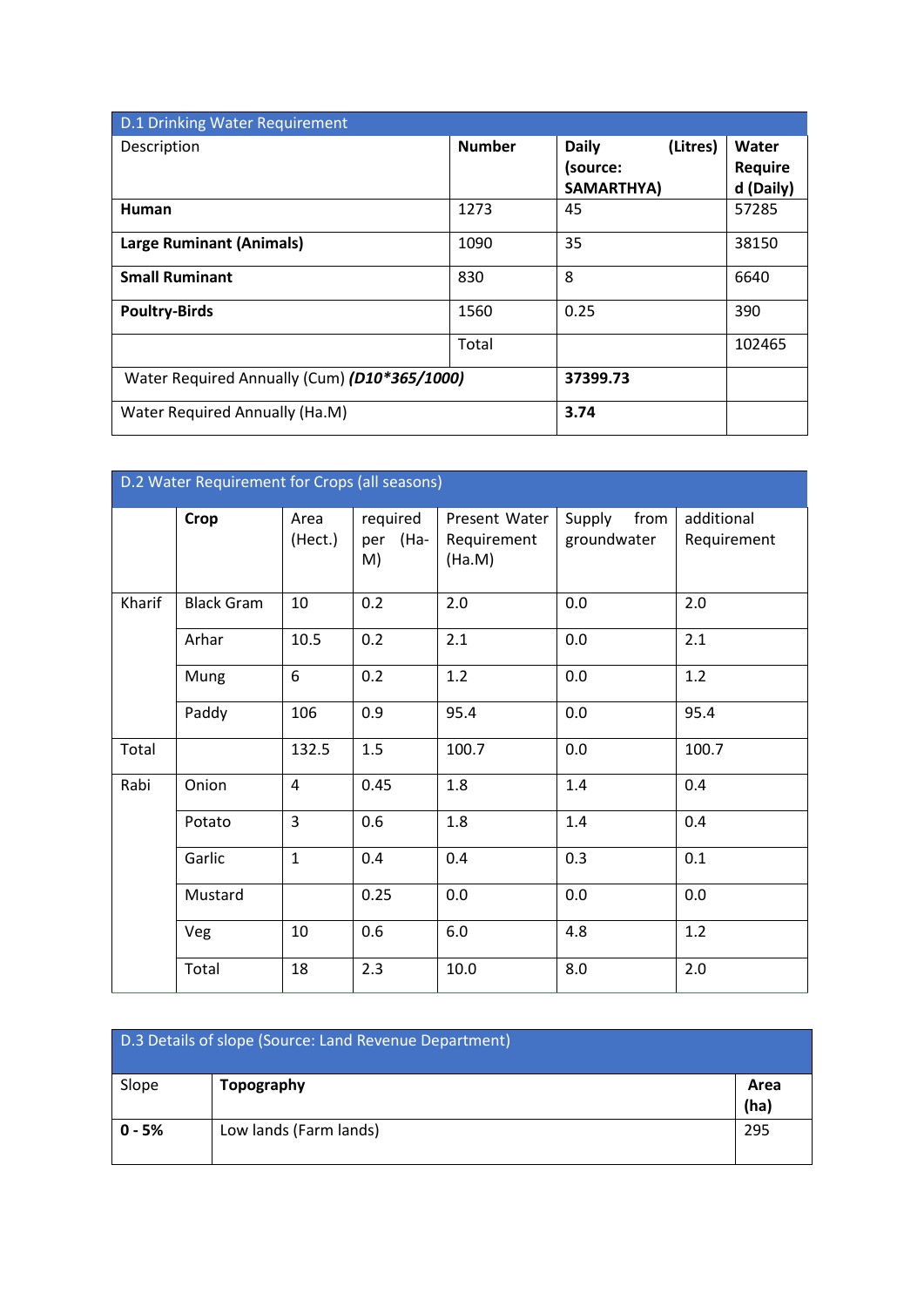| 5-10%      | Medium lands (Pastures & Open Area)                 | 467 |
|------------|-----------------------------------------------------|-----|
| 10-20%     | Medium lands with more slope (Pastures & Open Area) | 0   |
| Above 20 % | Upper reaches & Forest area                         | 0   |
|            | Total                                               | 762 |

| D.4 Amount of Run-off                          |              |                    |                  |                |  |
|------------------------------------------------|--------------|--------------------|------------------|----------------|--|
| (To be calculated from Strange's table method) |              | Rainfall:1193.8 mm |                  |                |  |
| Types of Run-Off                               | Area (Hect.) | % of Runoff        | run-off<br>(Cum) | run-off (Ha.M) |  |
| <b>Good Run-off Area</b>                       | 379.21       | 45.4               | 5419.852         | 205.5          |  |
| <b>Average Run-off Area</b>                    | 281.79       | 34                 | 4058.92          | 114.4          |  |
| <b>Bad Run-off Area</b>                        | 101          | 22.7               | 2709.926         | 27.4           |  |
| Total                                          | 762          |                    |                  | 347.3          |  |

|      | <b>D.5 Stored Water in Harvesting Structures</b> |                            |                                      |  |
|------|--------------------------------------------------|----------------------------|--------------------------------------|--|
| S.N. | <b>Name of Structure</b>                         | <b>Existing Structures</b> |                                      |  |
|      |                                                  | No./Area<br>in Ha          | Capacity<br><b>Storage</b><br>(Ha.M) |  |
| 1.   | Pond (Talab) 22 no's                             | 1.284                      | 3.852                                |  |
| 2.   | Farm Pond                                        |                            | 0                                    |  |
| 3.   | Anicut                                           |                            | 0                                    |  |
| 4.   | CCT (Area in Ha.)                                |                            | 0                                    |  |
| 5.   | <b>MPT</b>                                       |                            | 0                                    |  |
| 6.   | <b>SGPT</b>                                      |                            | 0.0000                               |  |
|      | Total                                            |                            | 3.85                                 |  |

| D.6 Village Wise Water Budgeting (Ha.M) |                                      |  |               |
|-----------------------------------------|--------------------------------------|--|---------------|
| S.N.                                    | <b>Name of Village</b>               |  | Volume (Ha.M) |
|                                         | Water for Agriculture (Table F.2)    |  | 110.7         |
|                                         | Water for Animal & Human (Table F-1) |  | 3.74          |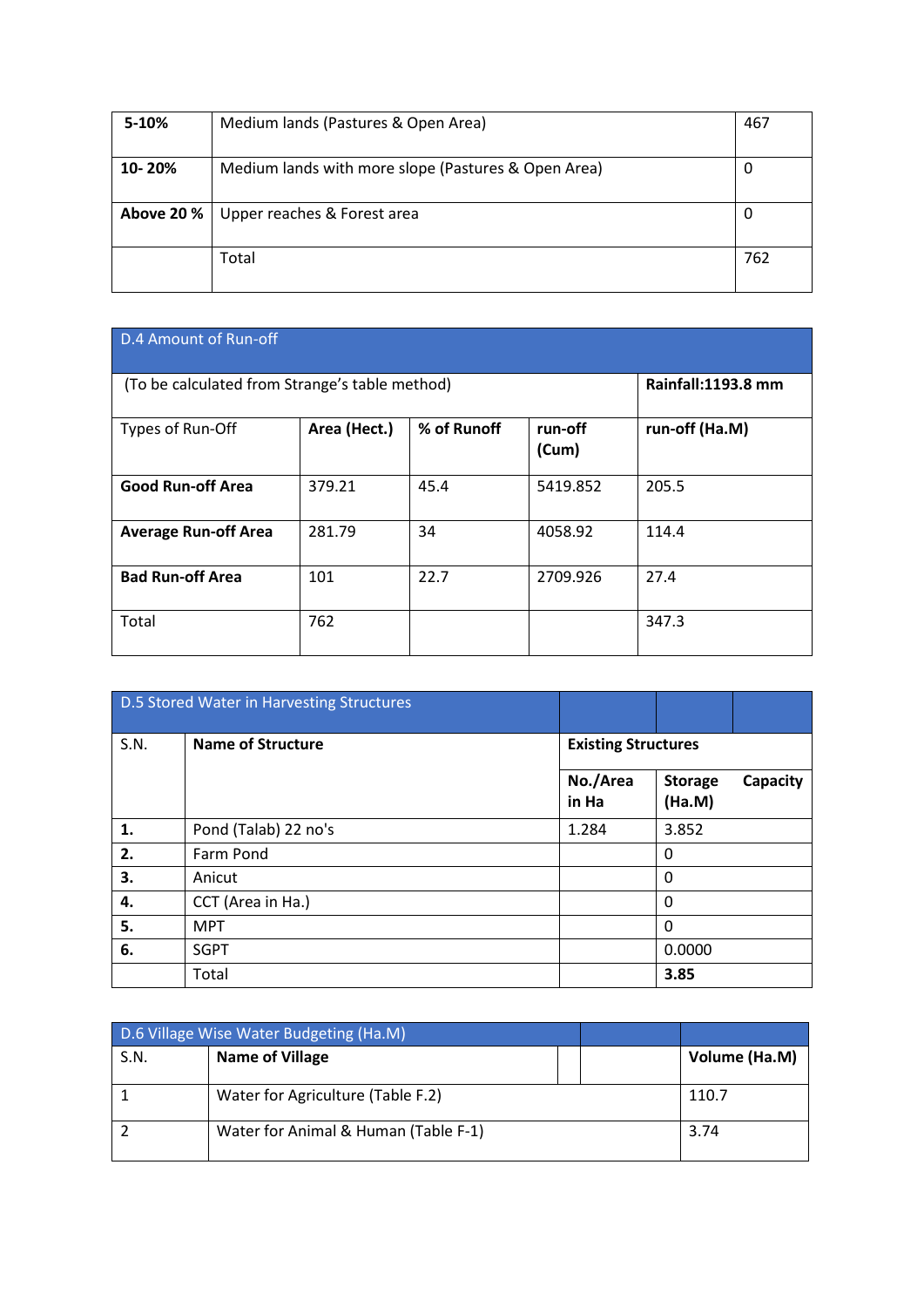| 3 | total water required (F1+F2)                                                                                           | 114.4    |
|---|------------------------------------------------------------------------------------------------------------------------|----------|
| 4 | Available run-off from rain water (Table D.4)                                                                          | 347.3    |
| 5 | Harvested Runoff from Water Harvesting Activities (D.5)                                                                | 3.9      |
| 6 | Water deficiency/Surplus (5-3)                                                                                         | $-110.6$ |
|   | Water can/to be harvested to meet up the requirement (75 % of<br>available run-off-harvested run-off) (D77*75/100-D78) | 257.6    |
| 8 | Available discharge water at exit (4-5)                                                                                | 343.4    |

## 3.4. Existing works in the village

<span id="page-14-0"></span>In the village there are few dug wells already exit along with some ponds renovated. The details of existing works are shown in the map below

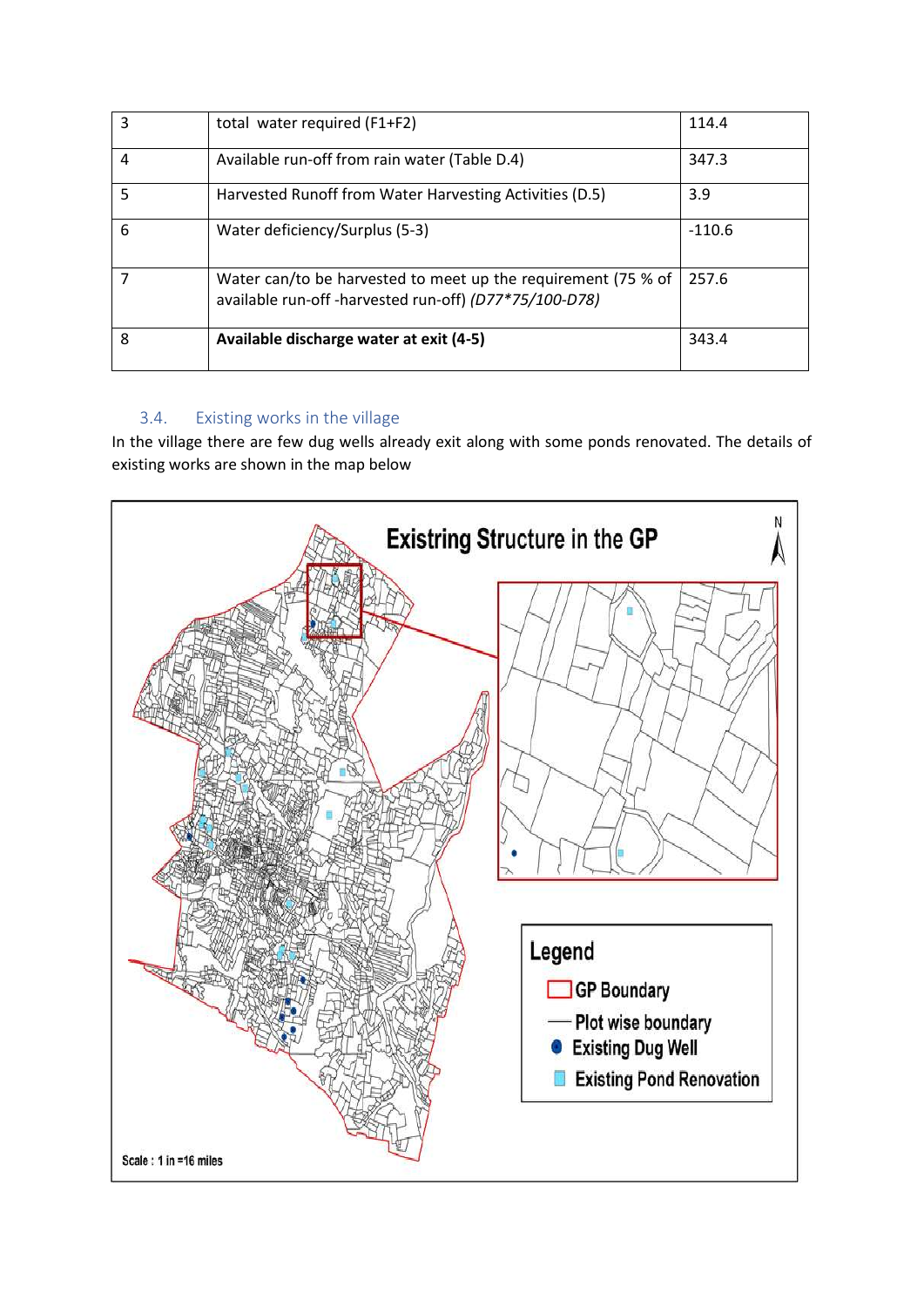## 3.5. Action Plan of Pichhulia Model Village

<span id="page-15-0"></span>Looking the village issues after PRA exercise including transact walk, there are 16 different types of NRM work identified for the village Bada Pichhulia to increase the irrigated area and enhance the agricultural productivity of the village. These activities are taken in integration so that the efficacy and durability of each asset can be assured. Land development and plantation, SCT, LBCDs are taken in the catchment of WHS and CDs with Lift irrigation are examples of integration of NRM works enhance efficiency of each structure. Assets building in both community land where there is scope and individual land are emphasised. Rural connectivity such as construction of roads are also been considered under MGNREGA to develop the village as a model village. Livelihoods activities (on farm and off farm) are planned along with SHG women and prepared a convergence plan as per skill and demand of SHG women. The proposed NRM activities are shown in the action plan map below.

|                | <b>Budget Summary for Pichulia Model Village-Odisha</b>                                            |                        |                                                       |                          |                             |                    |                         |  |  |
|----------------|----------------------------------------------------------------------------------------------------|------------------------|-------------------------------------------------------|--------------------------|-----------------------------|--------------------|-------------------------|--|--|
| <b>SI</b>      | <b>Activity</b>                                                                                    | Area<br>in<br>acre     | <b>Nos. of beneficiaries</b>                          | <b>No</b><br>of<br>Plant | <b>Mate</b><br>rial<br>Cost | Labo<br>ur<br>cost | Amou<br>nt<br>(Rs.)     |  |  |
| 1              | <b>SCT</b>                                                                                         | 10.7<br>$\overline{7}$ | Community land and in individual<br>land of 2 farmers |                          | 0                           | 1614<br>93         | 16149<br>3              |  |  |
| $\overline{2}$ | WAT/plant<br>ation                                                                                 | 69.4<br>5              | Community land and individual land<br>of 4 farmers    | 389                      | 6420<br>1                   | 8338<br>6          | 14758<br>$\overline{7}$ |  |  |
| 3              | <b>LBCD</b>                                                                                        | 4.08                   | Community land                                        | $\overline{0}$           | 4914<br>5                   | 1228<br>6          | 61431                   |  |  |
| 4              | Earthen<br><b>Bund</b><br>Big<br>bunds with<br>PVC outlet<br>(communit<br>land)-<br>v<br>cluster-1 | 13.7<br>5              | individual<br>and<br>17<br>Community<br>farmers       |                          | 1352<br>0                   | 1822<br>35         | 19575<br>5              |  |  |
| 5              | Earthen<br><b>Big</b><br>bund<br><b>PVC</b><br>with<br>outlet-<br>cluster -2                       | 13.5<br>8              | Individual land 16farmers and 4.99<br>comm. land      | 0                        | 1303<br>$\overline{7}$      | 2330<br>84         | 24612<br>$\mathbf{1}$   |  |  |
| 6              | Constructi<br>of<br>on<br>Check dam<br>(3 nos.)                                                    | 19.3                   | Community land                                        |                          | 3632<br>354                 | 1212<br>911        | 48452<br>65             |  |  |
| $\overline{ }$ | Renovatio<br>n of canal<br>300rm                                                                   | 3.88                   | Individual land 2 farmers                             | $\overline{0}$           | $\overline{0}$              | 1173<br>62         | 11736<br>$\overline{2}$ |  |  |
| 8              | Diversion<br>channel in<br>individual<br>field                                                     | 14.5<br>$\mathcal{L}$  | 6.32 ac in community land and 12 no<br>farmers land   |                          | 0                           | 2334<br>38         | 23343<br>8              |  |  |

#### *Proposed NRM works:*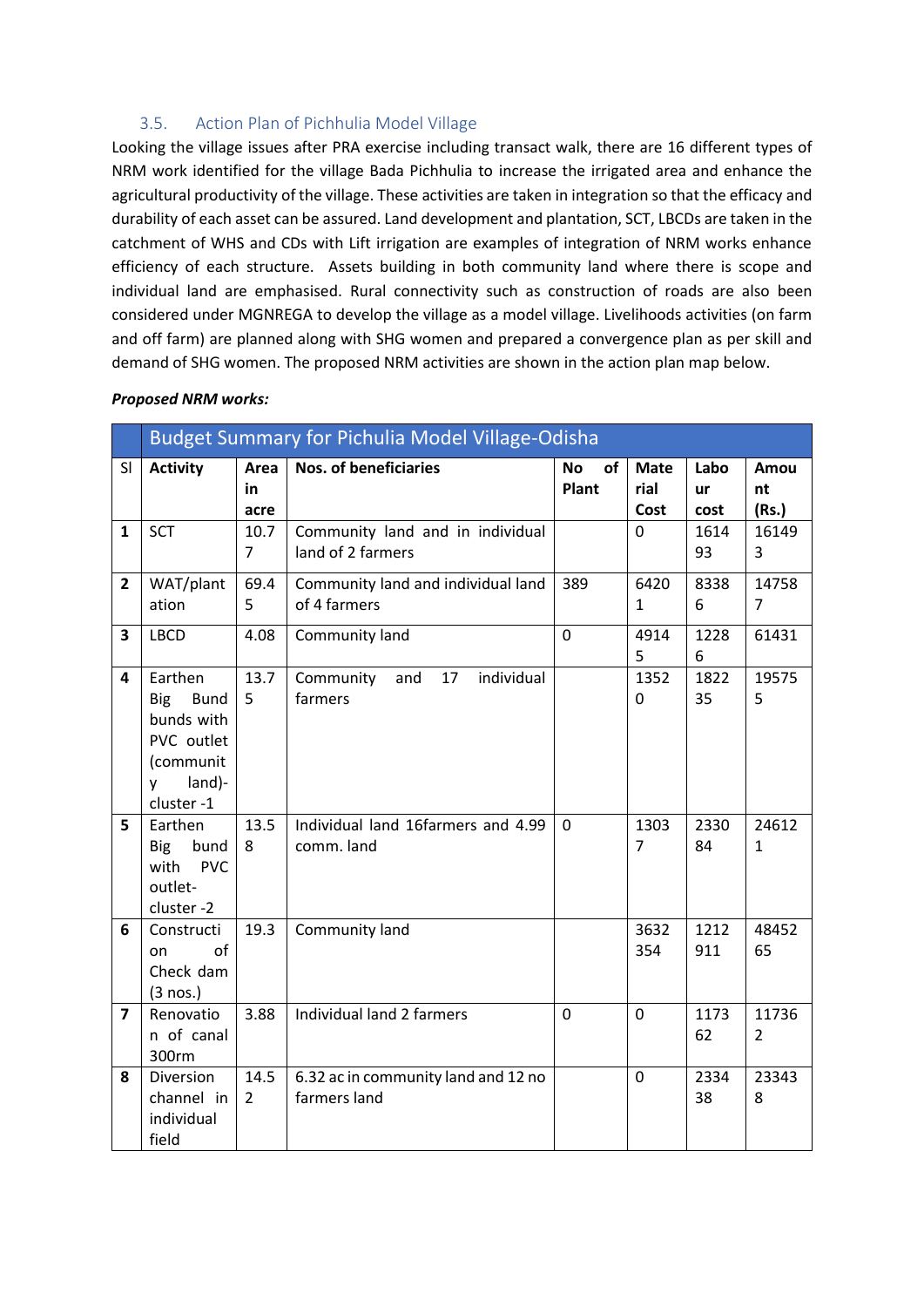| 9                       | Renovatio              | 3.41           | 5 farmer land and 1 community land    |        | $\mathbf 0$ | 7854 | 78546          |
|-------------------------|------------------------|----------------|---------------------------------------|--------|-------------|------|----------------|
|                         | n of stone             |                |                                       |        |             | 6    |                |
|                         | bunds                  |                |                                       |        |             |      |                |
| 1                       | Constructi             | 1.55           | 3 individual farmers                  |        | 4158        | 3378 | 75367          |
| 0                       | on of dug              |                |                                       |        | 48          | 24   | 2              |
|                         | wells $(3)$            |                |                                       |        |             |      |                |
| $\mathbf{1}$            | Percolatio             | 0.1            | Community                             |        | 1500        | 1142 | 12923          |
| 1                       | $n$ tank $(1)$         |                |                                       |        | 0           | 32   | $\overline{2}$ |
| $\mathbf{1}$            | New tank               | 2.81           |                                       |        | 4500        | 4995 | 54454          |
|                         |                        |                | 2-Individual and 1-community land     |        |             |      |                |
| $\mathbf{2}$            | excavation             |                |                                       |        | 0           | 48   | 8              |
|                         | (3)                    |                |                                       |        |             |      |                |
| $\mathbf{1}$            | Pond                   | 10.3           | 3-Community and, 9- Individual        |        | 1510        | 2132 | 22836          |
| 3                       | renovation             | $\overline{2}$ | land.                                 |        | 00          | 644  | 44             |
|                         | (11nos)                |                |                                       |        |             |      |                |
| $\mathbf{1}$            | Patch                  | 18.8           | 8<br>2.81(ac)Community<br>and<br>no   | 3386   | 5588        | 2323 | 56113          |
| 4                       | (2.81ac)               | $\mathbf{1}$   | individual                            |        | 15          |      | 8              |
|                         | and                    |                |                                       |        |             |      |                |
|                         | Boarder                |                |                                       |        |             |      |                |
|                         | Plantation             |                |                                       |        |             |      |                |
| $\mathbf{1}$            | Field bunds            | 25.9           | Community and 16 individual land      |        | 0           | 1783 | 17837          |
| 5                       | $(30*40)$              | 9              |                                       |        |             | 726  | 26             |
|                         | Model)                 |                |                                       |        |             |      |                |
|                         | $17.28$ ac -           |                |                                       |        |             |      |                |
|                         | communit               |                |                                       |        |             |      |                |
|                         | y land                 |                |                                       |        |             |      |                |
| 1                       | Cluster -1-            | 64.3           | Community and individual land         |        | 0           | 3518 | 35185          |
| 6                       | Field                  | 7              |                                       |        |             | 58   | 8              |
|                         | <b>Bunds</b><br>$(9 -$ |                |                                       |        |             |      |                |
|                         | comm land              |                |                                       |        |             |      |                |
|                         | and<br>17              |                |                                       |        |             |      |                |
|                         | individual             |                |                                       |        |             |      |                |
|                         | land)                  |                |                                       |        |             |      |                |
| $\mathbf{1}$            | Field bund             | 122.           | 39 - Community and 34no individual    | 19142. | 3159        | 6696 | 38288          |
| $\overline{\mathbf{z}}$ | with                   | 51             | land                                  | 188    | 227         | 62   | 88             |
|                         | plantation             |                |                                       |        |             |      |                |
| 1                       | Cluster 2-             | 118.           | individual<br>40<br>land<br>42<br>and |        | 0           | 6494 | 64943          |
| 8                       | Field bund             | 81             | community land                        |        |             | 37   | $\overline{7}$ |
| $\mathbf{1}$            | Lift                   | 39.0           | benefitted 152 Individual land        |        | 1071        | 1286 | 11996          |
| 9                       | irrigation             | 4              |                                       |        | 000         | 16   | 16             |
|                         | (3)                    |                |                                       |        |             |      |                |
|                         | locations)             |                |                                       |        |             |      |                |
|                         | in                     |                |                                       |        |             |      |                |
|                         | communit               |                |                                       |        |             |      |                |
|                         | y land                 |                |                                       |        |             |      |                |
|                         | <b>Total</b>           |                |                                       | 22917  | 9188        | 8984 | 18172          |
|                         |                        |                |                                       |        | 146         | 610  | 756            |
|                         | <b>Note</b>            |                | No of plant                           | 22917  | Nos.        |      |                |
|                         |                        |                | <b>Community patches land</b>         | 145    |             |      |                |
|                         |                        |                |                                       |        | patch<br>es |      |                |
|                         |                        |                | <b>Individual land</b>                | 181    | farme       |      |                |
|                         |                        |                |                                       |        |             |      |                |
|                         |                        |                |                                       |        | rs          |      |                |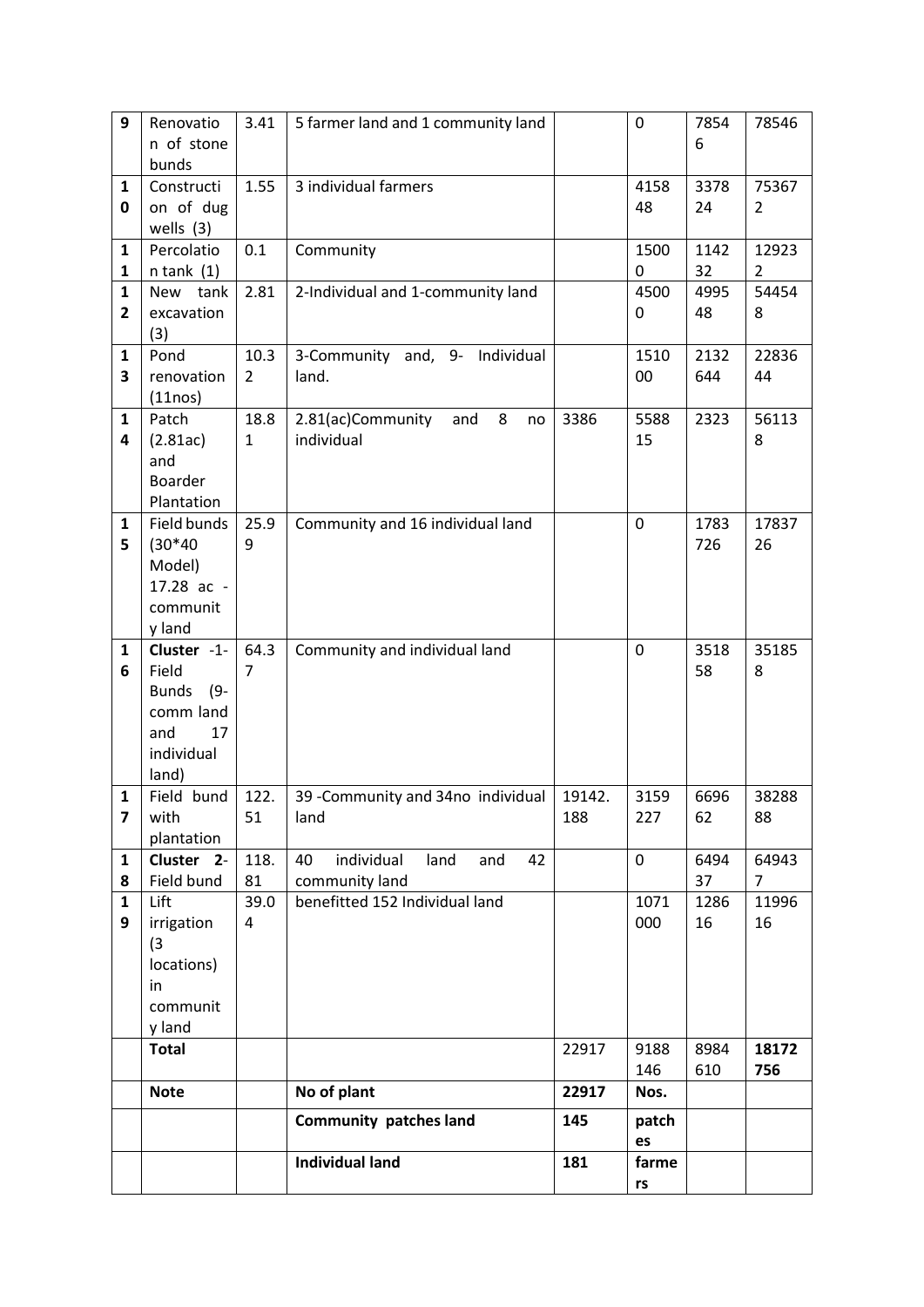|  | <b>Material Cost</b> | 918814 | 1262 |  |
|--|----------------------|--------|------|--|
|  |                      | 6      | ┻    |  |
|  | <b>Labour Cost</b>   | 898461 | 4936 |  |
|  |                      | 0      | 6    |  |
|  | <b>Total Cost</b>    | 181727 |      |  |
|  |                      | 56     |      |  |
|  | Person day generated |        | 6198 |  |
|  |                      |        |      |  |



#### 3.6. Proposed livelihoods activities and convergence budget:

<span id="page-17-0"></span>Pichhulia village is having net-sown area of 101 Ha with huge potential for treatment of barren land and converting it to cultivable land. About 60% area of total net sown area belong to Up-land category. The key crops grown by the farmers are Paddy, Pulses (Green Gram and Arhar) and Vegetables during Kharif season and Vegetable production in selective patch during Rabi season. 17 Nos of SHGs are active in the model Village. Other Off- farm activities are goat rearing , ship rearing , poultry etc.

The Village is having issues of water scarcity and underutilization of available water. Kharif Paddy crop is affected by dry spells in up and medium land and the available water resources are not fully utilized during Rabi crop. So there is huge potential for promotion of Rabi Crop like Mustard, Wheat, Sunflower, Potato, Vegetables linking existing water bodies which may help farmers doubling their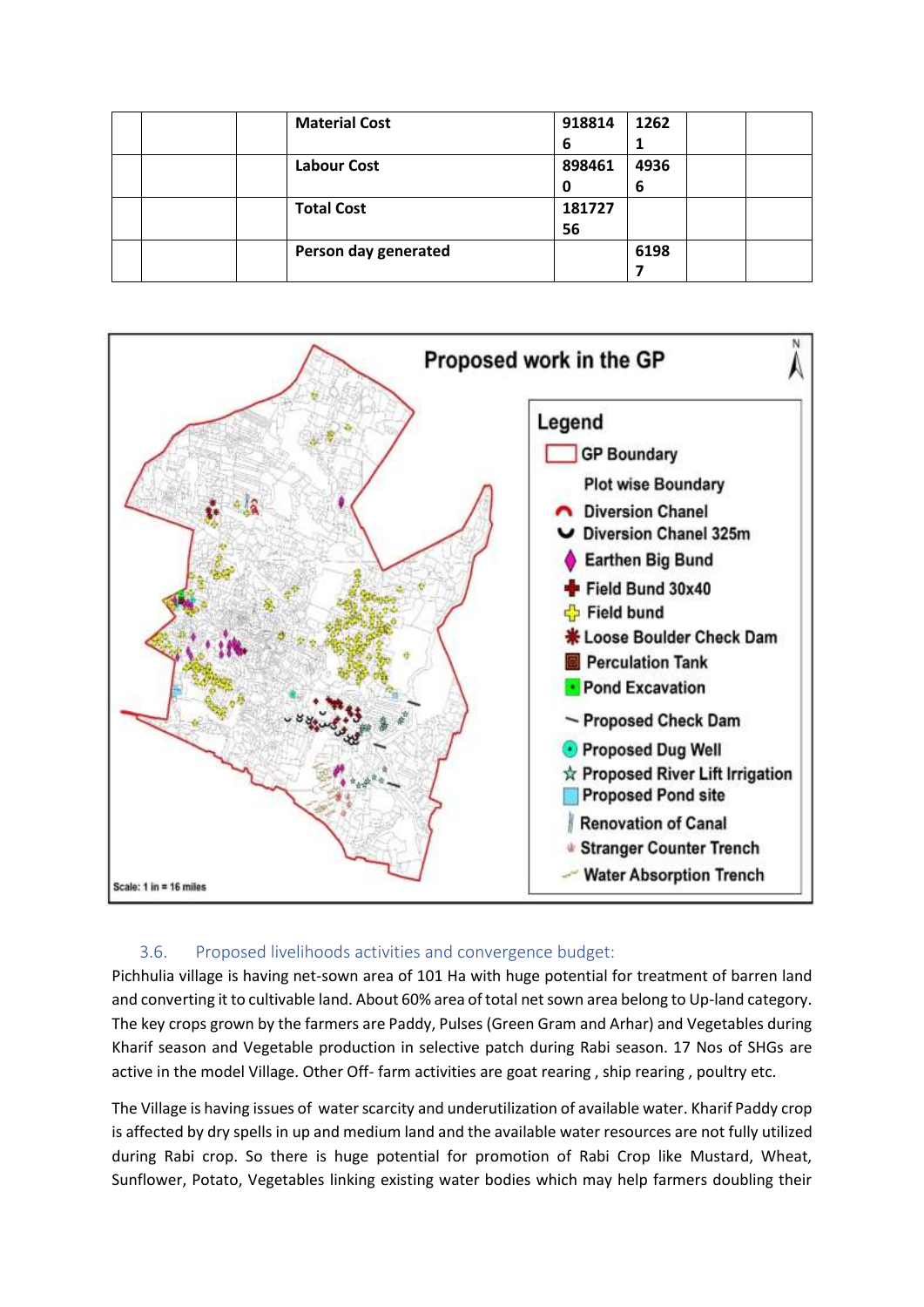income. Accordingly, plan has been prepared for linkage of JALANIDHI Scheme for establishing Lift Irrigation System through Odisha Agro Industries Corporation (OAIC) for effective utilization of available resources and excavation of dug wells to introduce cropping during Rabi season. Dedicated Human Resource Support will help mobilization of communities, farmers, market linkage, convergence etc with line departments and making things happen.

The Livelihood Plan has been prepared after transact walk to all patches in the village area, discussion with Villagers, SHG members on present cropping pattern, potential areas of intervention in the farm, non-farm and off-farm sectors based on water availability, market potential, skill of farmers, climate scenario and taking demand from various sections of the society like Women SHGs, Farmers, Vulnerable Households. Convergence with other line departments like Integrated Tribal Development Agency (ITDA), Agriculture and Horticulture, Animal Resources OAIC, Odisha Livelihood Mission etc has been mapped for implementation of livelihood plan. As per need, Framers' Producer Organization (FPO) may be formed for backward and forward linkage of the farm and non-farm production system to ensure better price. Further, better package of practices (PoPs) in in the farm sector shall be introduced in Paddy, Pulses, vegetable and other horticulture crops (introduction of Organic farming, climate resilient seed varieties in paddy, water saving technology, improved method of production like SCI/SRI, Integrated Pest Management and Integrated Nutrition Management practices, Soil health management) through Farmers Field Schools (FFS). Fishery activities shall be promoted in the existing water bodies where there is availability of water throughout the year. Regular vaccination of small ruminants, breed improvement in goatery has been planned in the model village. Infrastructure support for value addition of agriculture produce have been proposed by the SHG members. Regular Capacity Building of the communities and strengthening of Institution is also highly required for better implementation of model village plan. The Villagers have also proposed Individual Assets under MGNREGA for improving their livelihoods. The proposed activities will lead to doubling income of farmers. The cost of convergence is discussed in the table below;

| SI<br>no     | <b>Activities</b>                                                                  | <b>Institution</b>                                | <b>Support</b>                                                        | <b>Amount</b><br>$(\ln$<br>Lakhs) | <b>Area</b><br>(in Ha.)                           |
|--------------|------------------------------------------------------------------------------------|---------------------------------------------------|-----------------------------------------------------------------------|-----------------------------------|---------------------------------------------------|
| $\mathbf{1}$ | Initiating Crop Production in<br>the<br>proposed<br>Land<br>Development Patch      | FADP(ITDA,<br>Keonjhar)                           | Support of<br>Seed<br>other<br>and<br>Agri<br>implements              | 3 lakh                            | 10 <sub>ha</sub>                                  |
| 2.           | Irrigation facilities<br>nearby<br>Land Development Patch                          | JALANIDHI/<br>Agriculture<br>Department<br>(OAIC) | Support of Pump,<br>Pipe, Transformer<br>etc. (03 Units)              | 8.1 lakh                          | 15 Ha                                             |
| 3.           | Improving Climate Resilient<br><b>Cropping System</b>                              | Of<br>Dept.<br>Agriculture                        | Introduce<br>SRI<br>methodology<br>in<br>Paddy                        | 1 lakh                            | 50 Ha                                             |
| 4            | of<br>Introduction<br>Poultry<br>Rearing in the MGNREGA<br>supported Poultry sheds | <b>ITDA</b>                                       | Support of Poultry<br>(48<br><b>Birds</b><br><b>Bird</b><br>Capacity) | 3 lakh                            | 15<br>Units<br>οf<br>48<br>layer bird<br>capacity |
| 5            | Demonstration of Vegetable<br>Pulses<br>Production<br>Crop,<br>during Rabi         | <b>ITDA</b>                                       | Support of Seeds<br>and Other Inputs<br>(Veg. Production)             | 1.0 Lakh                          | 10ha                                              |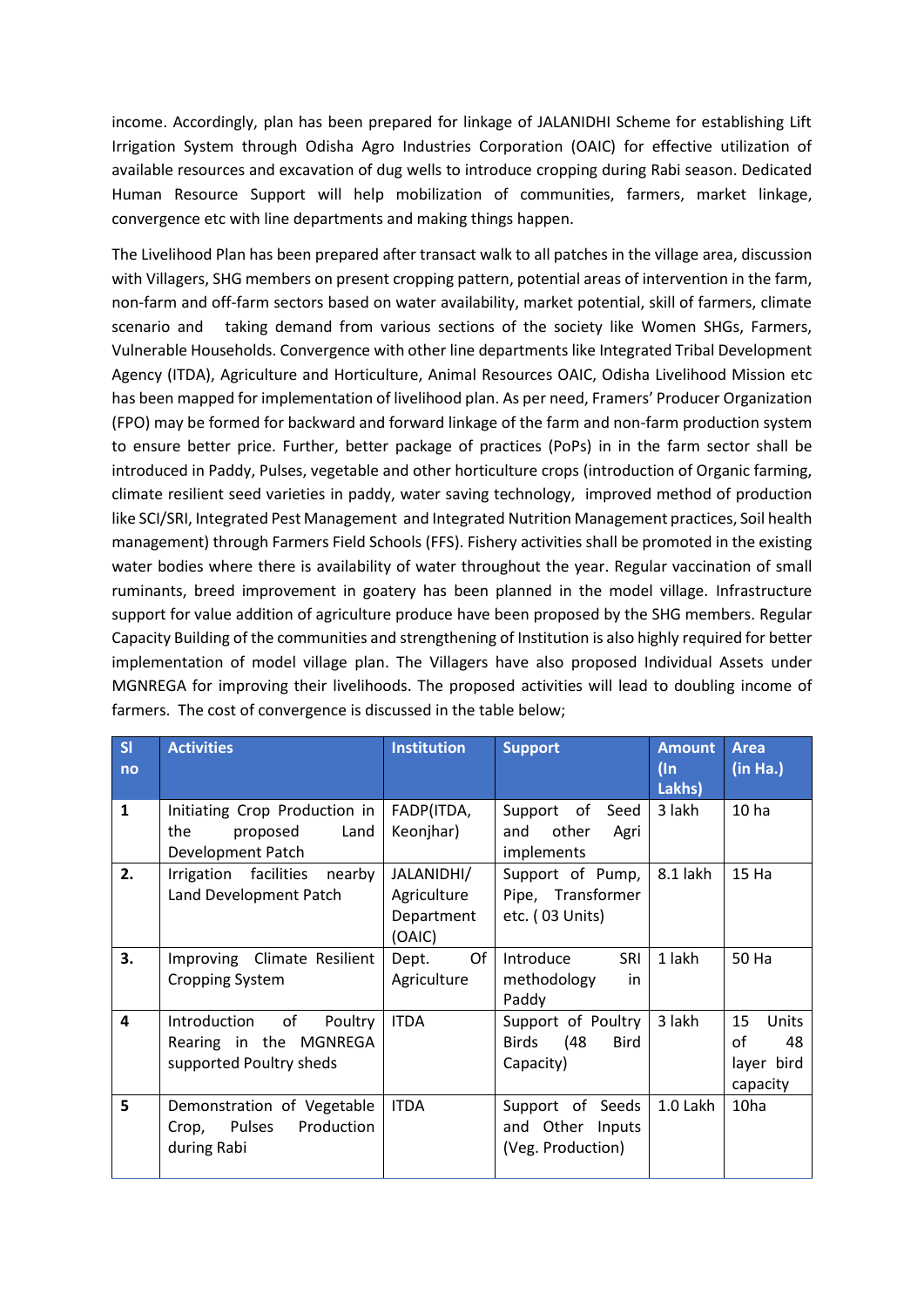| 6   | Promote Organic farming to<br>improve Soil Nutrition                                                                                                     | Odisha<br>Livelihood<br>Mission   | Capacity Building of<br>farmers on Organic<br>Farming                                                                                 | 0.50<br>Lakh | 50 Ha                |
|-----|----------------------------------------------------------------------------------------------------------------------------------------------------------|-----------------------------------|---------------------------------------------------------------------------------------------------------------------------------------|--------------|----------------------|
| 7.  | Demonstration<br>Alternative<br>Climate Resilient Crops to<br>reduce crop loss due<br>to<br><b>Climate Risk</b>                                          | Odisha<br>Livelihood<br>Mission   | Support of Millet<br>Seed<br>for<br>of<br>Demonstration<br>Production<br>Ragi<br>(Millet)<br>in<br>the<br>MGNREGA treated<br>patch    | 0.2 Lakh     | 5 Ha                 |
| 8.  | Introduce Climate Resilient<br>Nursery Practices and water<br>management system in the<br><b>Vegetable Production System</b><br>(Drip irrigation system) | Directorate<br>of<br>Horticulture | Demonstration<br>of<br>Green shed nets<br>with Solar system                                                                           | 3 lakh       | 3 <sub>ha</sub>      |
| 9.  | Introduce Fish Farming in the<br>renovated Ponds                                                                                                         | ITDA,<br>Keonjhar                 | Support Fingerling<br>to Farmers for Fish<br>Production.                                                                              | 1.5 Lakh     | 3 Ha (03<br>Ponds)   |
| 10. | Capacity<br><b>Building</b><br>of<br>Communities on Improved<br>Package<br>Practices<br>of<br>of<br><b>Various Crops</b>                                 | OLM(NRLM)                         | Organizing<br>Exposure<br>Visits,<br>Thematic<br>Training<br>on Various Crops,<br>Poultry, Fishery and<br>livestock practices.        | 2.0 Lakh     | 100 HHs (<br>Approx) |
| 11. | Strengthening of Community<br>Institutions/Producer Groups<br>etc.                                                                                       | OLM(NRLM)                         | Formation<br>and<br>of<br>Strengthening<br>Water<br>User<br>Village<br>Groups/<br>Climate<br>Committee/<br>Producer<br>Groups<br>etc. | 2.0 Lakh     | 100 HHs (<br>Approx) |
| 12. | Promote Seed Production and<br>Multiplication of short and<br>medium duration<br>Climate<br><b>Resilient Paddy Varieties</b>                             | IRRI-OLM<br>Partnership           | Seed Production of<br>Resilient<br>Climate<br><b>Paddy Varieties</b>                                                                  | 020 ha       | 10 Ha                |
|     | of<br><b>Total</b><br>Cost<br><b>Expected</b><br>Convergence                                                                                             |                                   |                                                                                                                                       | 27.3         |                      |

## <span id="page-19-0"></span>3.7. Labour Availability Analysis and phasing of proposed NRM works

The Pichhulia village is having 377 job card holders and approximately 876 people registered as workers. Among the registered worker there are approximately 430 women workers under MGNREGA to work. However, it is found that there are 220 Active job card holder in the village to participate in MGNRGA works to be carried out in the village as part of model village planning.

As per labour budgeting process, under MGNREGA, total budget is = Active job card holder x 100 person days x daily wages under MGNREGA. This is equal to 60 percent of total work budget excluding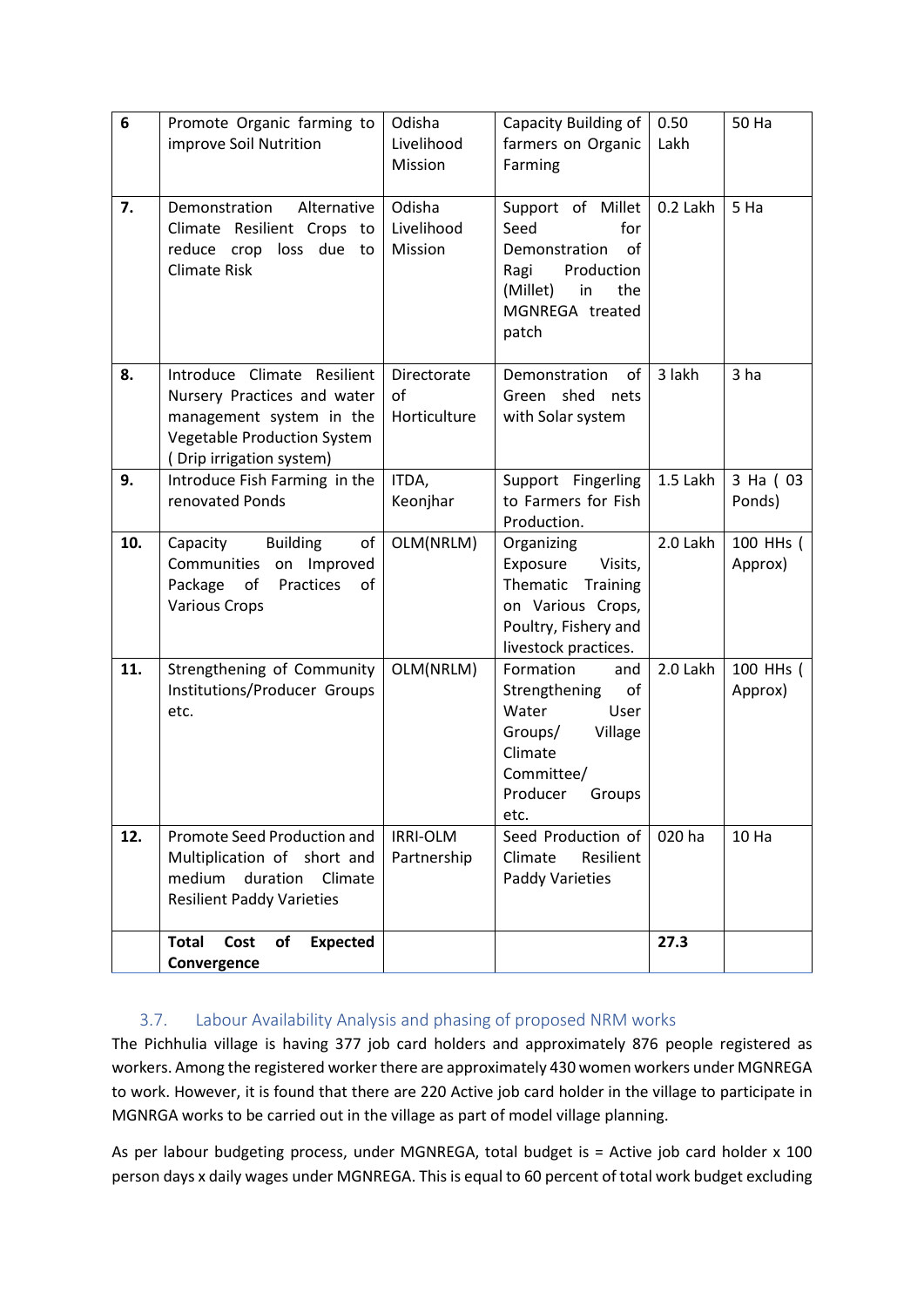the Administrative costs. Considering this formula and 100 working days per HHs for 220 active job card holders with a present daily MGNREGA wage rate of Rs. 184 in Odisha, the total one year works budget for the village is 66. 73 lakh. Considering, 80 percent of this budget can be spent on NRM works ( if GP and block provide maximum emphasis on NRM works) then Rs. 53.38 lakh can be spent in year on NRM work. As the total budget of the proposed NRM work in the village is Rs. **18172756**. Thus, the entire plan can be implemented in 04 years considering availability of Budget, timely fund flow and smooth implementation of works.

#### *Phasing of NRM works as per labour availability and yearly budget limitation.*

Taking the limitation of yearly person days (considering all 220 active job holder will be worked for 100 days in a year, the village can engage a total person days of 220x100=22000 person days in a year) and yearly budget limitation of 53 lakh, demanded NRM work are distributed year wise to prepare a implementation plan. The plan is presented below in a table form so that during implementation this document can guide the implementers. During phasing of works some other factors are also considered, such as ridge to valley approaches, integration of activities and works those can bring resilience against drought and floods. In the first year mostly area treatment works are considered along with border plantation, so that the treatment of the catchment area of water harvesting structures could be done before start working on new or renovation of a WHS. Emphasis was also given during distribution of yearly work on biophysical parameters such as highly eroded area, water logged area etc.

| SI             | <b>Activity</b>                                                                              | Area in<br>acre | <b>Distribution of person days</b> |              |                |                |            | <b>Distribution of Budget</b> |                 |                 |
|----------------|----------------------------------------------------------------------------------------------|-----------------|------------------------------------|--------------|----------------|----------------|------------|-------------------------------|-----------------|-----------------|
|                |                                                                                              |                 | Year                               | Year         | Year           | Year           | Year       | Year                          | Year            | Year            |
|                |                                                                                              |                 | 1                                  | 2            | 3              | 4              | 1          | $\overline{2}$                | 3               | 4               |
| $\mathbf{1}$   | <b>SCT</b>                                                                                   | 10.77           | 887                                | $\Omega$     | 0              | $\Omega$       | 1614<br>93 | $\mathbf{0}$                  | $\Omega$        | $\Omega$        |
| 2              | WAT/plantation                                                                               | 69.45           | 164                                | 382          | $\overline{0}$ | 0              | 4427<br>6  | 103<br>311                    | 0               | $\overline{0}$  |
| 3              | <b>LBCD</b>                                                                                  | 4.08            | $\mathbf 0$                        | 135          | $\overline{0}$ | 0              | 0          | 614<br>31                     | $\mathbf 0$     | $\Omega$        |
| 4              | Earthen Big Bund bunds<br><b>PVC</b><br>with<br>outlet<br>land)-<br>(community)<br>cluster-1 | 13.752          | 1020                               | $\mathbf 0$  | 0              | $\mathbf 0$    | 1957<br>55 | $\Omega$                      | 0               | $\Omega$        |
| 5.             | Earthen Big bund with<br>PVC outlet-cluster -2                                               | 13.58           | 1299                               | $\mathbf{0}$ | 0              | $\Omega$       | 2461<br>21 | $\Omega$                      | 0               | 0               |
| 6              | Construction of Check<br>dam $(3$ nos.)                                                      | 19.3            | $\mathbf 0$                        | 3885         | 3885           | 3885           | 0          | 161<br>508<br>8               | 161<br>508<br>8 | 161<br>508<br>8 |
| $\overline{7}$ | of<br>Renovation<br>canal<br>300rm                                                           | 3.88            | $\mathbf 0$                        | 645          | 0              | $\overline{0}$ | $\Omega$   | 117<br>362                    | 0               | $\Omega$        |
| 8              | channel<br>Diversion<br>in<br>individual field                                               | 14.52           | $\mathbf 0$                        | $\mathbf 0$  | 641            | 641            | 0          | 0                             | 116<br>719      | 116<br>719      |
| 9              | of<br>Renovation<br>stone<br>bunds                                                           | 3.41            | 432                                | 0            | 0              | $\mathbf 0$    | 7854<br>6  | 0                             | 0               | 0               |
| 1<br>0         | of<br>Construction<br>dug<br>wells $(3)$                                                     | 1.55            | $\mathbf 0$                        | 809          | 809            | 809            | 0          | 251<br>224                    | 251<br>224      | 251<br>224      |